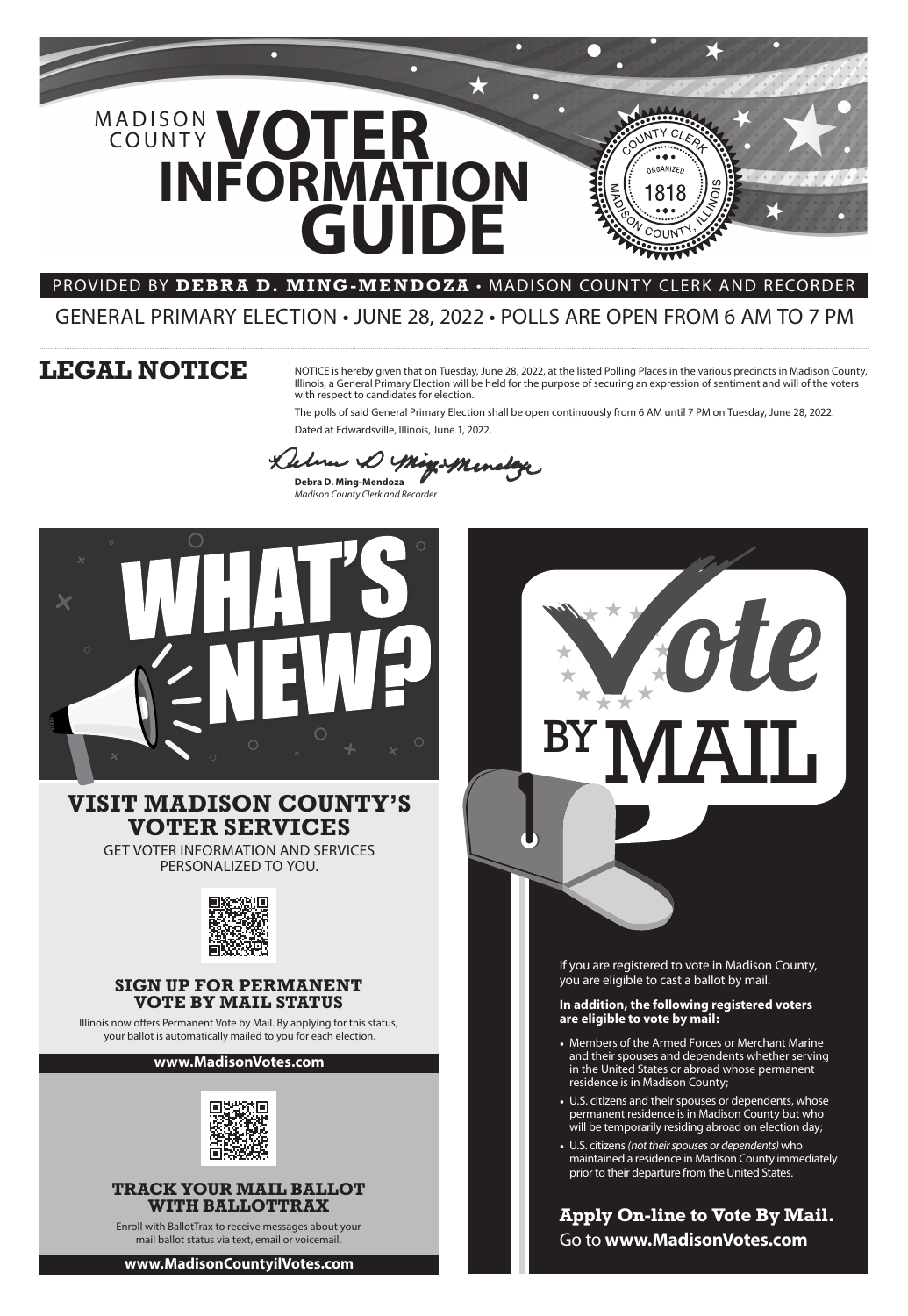# **DEMOCRATIC SPECIMEN BALLOT JUNE 28, 2022 • MADISON COUNTY, ILLINOIS**

**Instruction To Voters:** Please use a black or blue ink pen to mark your choices on the ballot. To vote for your choice in each contest, completely fill in the oval provided to the left of your choice. To vote for a write-in candidate, completely fill in the oval provided to the left of the words "Write-in" and write in the name of the candidate on the line provided. Vote on both sides of ballot.



I hereby certify that the following is the<br>
I contract ball of the used in the<br> *A* Ceneral Primary Election to be held in<br> *Madison County, Illinois on*<br>
Tuesday, June 28, 2022.<br> *Luce V Might Mander* Official Democratic ballot to be used in the General Primary Election to be held in Madison County, Illinois on

Tuesday, June 28, 2022.<br>Lebum D'Migis Menstage

Debra D. Ming-Mendoza, *Madison County Clerk and Recorder*

| <b>LEGISLATIVE DISTRICT</b><br><b>STATEWIDE</b>                                                              |                                                                                                                       | <b>FOR REGIONAL</b><br><b>SUPERINTENDENT OF SCHOOLS</b>                                                   | <b>FOR COUNTY BOARD MEMBER</b><br><b>COUNTY BOARD DISTRICT 14</b>                   |  |
|--------------------------------------------------------------------------------------------------------------|-----------------------------------------------------------------------------------------------------------------------|-----------------------------------------------------------------------------------------------------------|-------------------------------------------------------------------------------------|--|
| <b>FOR UNITED STATES</b><br><b>SENATOR</b><br>(Vote for ONE)                                                 | <b>FOR STATE SENATOR</b><br><b>50TH LEGISLATIVE DISTRICT</b><br>(Vote for ONE)                                        | (CALHOUN, GREENE, JERSEY<br>AND MACOUPIN COUNTIES)<br>(Vote for ONE)                                      | (Vote for ONE)<br><b>NO CANDIDATE</b>                                               |  |
| $\bigcirc$<br><b>TAMMY DUCKWORTH</b>                                                                         | <b>NO CANDIDATE</b>                                                                                                   | C .<br><b>MICHELLE MUELLER</b>                                                                            | <b>FOR COUNTY BOARD MEMBER</b><br><b>COUNTY BOARD DISTRICT 15</b>                   |  |
| <b>FOR GOVERNOR</b><br><b>AND LIEUTENANT GOVERNOR</b>                                                        | <b>FOR STATE SENATOR</b><br><b>55TH LEGISLATIVE DISTRICT</b>                                                          | <b>COUNTY BOARD</b>                                                                                       | (Vote for ONE)<br><b>NO CANDIDATE</b>                                               |  |
| (Vote for ONE)<br>$\bigcirc$<br><b>(JB PRITZKER</b>                                                          | (Vote for ONE)<br><b>NO CANDIDATE</b>                                                                                 | <b>FOR COUNTY BOARD MEMBER</b><br><b>COUNTY BOARD DISTRICT 1</b><br>(Vote for ONE)                        | <b>FOR COUNTY BOARD MEMBER</b><br><b>COUNTY BOARD DISTRICT 16</b>                   |  |
| <b>JULIANA STRATTON</b><br>C)<br><b>(BEVERLY MILES)</b>                                                      | <b>FOR STATE SENATOR</b><br><b>56TH LEGISLATIVE DISTRICT</b>                                                          | <b>NO CANDIDATE</b>                                                                                       | (Vote for ONE)<br><b>CHRIS HANKINS</b>                                              |  |
| <b>(KARLA SHAW</b><br>$\bigcirc$                                                                             | (Vote for ONE)<br><b>RACHELLE AUD CROWE</b><br>.<br>.                                                                 | <b>FOR COUNTY BOARD MEMBER</b><br><b>COUNTY BOARD DISTRICT 2</b><br>(Vote for ONE)                        | <b>FOR COUNTY BOARD MEMBER</b><br><b>COUNTY BOARD DISTRICT 17</b>                   |  |
| WRITE-IN                                                                                                     | <b>FOR STATE SENATOR</b><br><b>57TH LEGISLATIVE DISTRICT</b>                                                          | ( )<br><b>CHARLES (CJ) METHENY</b>                                                                        | (Vote for ONE)<br><b>VICTOR A. VALENTINE, JR.</b>                                   |  |
| <b>ATTORNEY GENERAL</b><br>(Vote for ONE)<br>$\subset$<br><b>KWAME RAOUL</b>                                 | (Vote for ONE)<br><b>CHRISTOPHER BELT</b><br>.<br>.                                                                   | <b>FOR COUNTY BOARD MEMBER</b><br><b>COUNTY BOARD DISTRICT 3</b><br>(Vote for ONE)                        | <b>FOR COUNTY BOARD MEMBER</b><br><b>COUNTY BOARD DISTRICT 18</b>                   |  |
| <b>FOR SECRETARY OF STATE</b><br>(Vote for ONE)                                                              | <b>REPRESENTATIVE</b><br><b>DISTRICT</b>                                                                              | <b>NO CANDIDATE</b>                                                                                       | (Vote for ONE)<br><b>ALISON LAMOTHE</b>                                             |  |
| $\subset$<br><b>ALEXI GIANNOULIAS</b><br>$\bigcirc$<br><b>DAVID H. MOORE</b><br>O<br><b>ANNA M. VALENCIA</b> | <b>FOR REPRESENTATIVE IN THE</b><br><b>GENERAL ASSEMBLY</b><br><b>100TH REPRESENTATIVE DISTRICT</b>                   | <b>FOR COUNTY BOARD MEMBER</b><br><b>COUNTY BOARD DISTRICT 4</b><br>(Vote for ONE)<br><b>NO CANDIDATE</b> | <b>FOR COUNTY BOARD MEMBER</b><br><b>COUNTY BOARD DISTRICT 19</b><br>(Vote for ONE) |  |
| $\bigcirc$<br><b>SIDNEY MOORE</b>                                                                            | (Vote for ONE)<br><b>NO CANDIDATE</b>                                                                                 | <b>FOR COUNTY BOARD MEMBER</b><br><b>COUNTY BOARD DISTRICT 5</b>                                          | <b>NICK PETRILLO</b>                                                                |  |
| <b>FOR COMPTROLLER</b><br>(Vote for ONE)                                                                     | <b>FOR REPRESENTATIVE IN THE</b><br><b>GENERAL ASSEMBLY</b>                                                           | (Vote for ONE)<br><b>NO CANDIDATE</b>                                                                     | <b>FOR COUNTY BOARD MEMBER</b><br><b>COUNTY BOARD DISTRICT 20</b><br>(Vote for ONE) |  |
| O<br><b>SUSANA A. MENDOZA</b>                                                                                | <b>109TH REPRESENTATIVE DISTRICT</b><br>(Vote for ONE)                                                                | <b>FOR COUNTY BOARD MEMBER</b><br><b>COUNTY BOARD DISTRICT 6</b>                                          | <b>NO CANDIDATE</b>                                                                 |  |
| <b>FOR TREASURER</b><br>(Vote for ONE)<br>$\bigcirc$<br><b>MICHAEL W. FRERICHS</b>                           | <b>NO CANDIDATE</b><br><b>FOR REPRESENTATIVE IN THE</b>                                                               | (Vote for ONE)<br><b>NO CANDIDATE</b>                                                                     | <b>FOR COUNTY BOARD MEMBER</b><br><b>COUNTY BOARD DISTRICT 21</b><br>(Vote for ONE) |  |
| <b>CONGRESSIONAL</b>                                                                                         | <b>GENERAL ASSEMBLY</b><br><b>111TH REPRESENTATIVE DISTRICT</b>                                                       | <b>FOR COUNTY BOARD MEMBER</b>                                                                            | <b>NO CANDIDATE</b>                                                                 |  |
| <b>DISTRICT</b>                                                                                              | (Vote for ONE)<br><b>JOE SILKWOOD</b><br>こつ                                                                           | <b>COUNTY BOARD DISTRICT 7</b><br>(Vote for ONE)<br><b>NO CANDIDATE</b>                                   | <b>FOR COUNTY BOARD MEMBER</b><br><b>COUNTY BOARD DISTRICT 22</b><br>(Vote for ONE) |  |
| <b>FOR REPRESENTATIVE IN CONGRESS</b><br><b>13TH CONGRESSIONAL DISTRICT</b><br>(Vote for ONE)                | <b>FOR REPRESENTATIVE IN THE</b><br><b>GENERAL ASSEMBLY</b>                                                           | <b>FOR COUNTY BOARD MEMBER</b>                                                                            | <b>NO CANDIDATE</b>                                                                 |  |
| C<br><b>NIKKI BUDZINSKI</b>                                                                                  | <b>112TH REPRESENTATIVE DISTRICT</b><br>(Vote for ONE)                                                                | <b>COUNTY BOARD DISTRICT 8</b><br>(Vote for ONE)<br>C)<br><b>MICHAEL HOLLIDAY, SR.</b>                    | <b>FOR COUNTY BOARD MEMBER</b><br><b>COUNTY BOARD DISTRICT 23</b><br>(Vote for ONE) |  |
| $\bigcirc$<br><b>DAVID PALMER</b><br><b>KATIE STUART</b><br>( )                                              |                                                                                                                       | O<br><b>ABE L. BARHAM</b>                                                                                 | <b>NO CANDIDATE</b>                                                                 |  |
| <b>FOR STATE CENTRAL</b><br><b>COMMITTEEWOMAN</b><br><b>13TH CONGRESSIONAL DISTRICT</b><br>(Vote for ONE)    | <b>FOR REPRESENTATIVE IN THE</b><br><b>GENERAL ASSEMBLY</b><br><b>113TH REPRESENTATIVE DISTRICT</b><br>(Vote for ONE) | <b>FOR COUNTY BOARD MEMBER</b><br><b>COUNTY BOARD DISTRICT 9</b><br>(Vote for ONE)                        | <b>FOR COUNTY BOARD MEMBER</b><br><b>COUNTY BOARD DISTRICT 24</b><br>(Vote for ONE) |  |
| C)<br><b>LaTOYA N. GREENWOOD</b><br>$\bigcirc$                                                               | <b>JAY HOFFMAN</b>                                                                                                    | ( )<br><b>BILL R. STOUTENBOROUGH</b>                                                                      | <b>NO CANDIDATE</b>                                                                 |  |
| <b>PAM MONETTI</b><br><b>FOR STATE CENTRAL COMMITTEEMAN</b>                                                  | <b>COUNTY</b>                                                                                                         | <b>FOR COUNTY BOARD MEMBER</b><br><b>COUNTY BOARD DISTRICT 10</b><br>(Vote for ONE)                       | <b>FOR COUNTY BOARD MEMBER</b><br><b>COUNTY BOARD DISTRICT 25</b><br>(Vote for ONE) |  |
| <b>13TH CONGRESSIONAL DISTRICT</b><br>(Vote for ONE)                                                         | <b>FOR COUNTY CLERK AND RECORDER</b><br>$(Under OMF))$                                                                | C)<br><b>SHAWNDELL K. WILLIAMS</b>                                                                        | <b>NO CANDIDATE</b>                                                                 |  |

| (Vote for ONE)                                                                                                        | (Vote for ONE)                                                                                                                                                            | SHAWNDELL N. WILLIAMS                                                                                                                                                                |                                                                                                                                                                                        |
|-----------------------------------------------------------------------------------------------------------------------|---------------------------------------------------------------------------------------------------------------------------------------------------------------------------|--------------------------------------------------------------------------------------------------------------------------------------------------------------------------------------|----------------------------------------------------------------------------------------------------------------------------------------------------------------------------------------|
| <b>BILL HOULIHAN</b>                                                                                                  | <b>DEBBIE MING-MENDOZA</b>                                                                                                                                                | <b>GUSSIE GLASPER</b>                                                                                                                                                                | <b>FOR COUNTY BOARD MEMBER</b><br><b>COUNTY BOARD DISTRICT 26</b>                                                                                                                      |
| <b>FOR REPRESENTATIVE IN CONGRESS</b><br><b>15TH CONGRESSIONAL DISTRICT</b><br>(Vote for ONE)<br><b>PAUL J. LANGE</b> | <b>FOR COUNTY TREASURER</b><br>(Vote for ONE)<br><b>NO CANDIDATE</b><br><b>FOR SHERIFF</b>                                                                                | <b>FOR COUNTY BOARD MEMBER</b><br><b>COUNTY BOARD DISTRICT 11</b><br>(Vote for ONE)<br><b>NO CANDIDATE</b>                                                                           | (Vote for ONE)<br>C I<br><b>COLLIN VanMETER</b><br><b>JUDICIAL</b>                                                                                                                     |
| <b>FOR STATE CENTRAL</b><br><b>COMMITTEEWOMAN</b><br><b>15TH CONGRESSIONAL DISTRICT</b>                               | (Vote for ONE)<br><b>NO CANDIDATE</b>                                                                                                                                     | <b>FOR COUNTY BOARD MEMBER</b><br><b>COUNTY BOARD DISTRICT 12</b><br>(Vote for ONE)<br><b>ROBERT A. POLLARD</b><br><b>FOR COUNTY BOARD MEMBER</b><br><b>COUNTY BOARD DISTRICT 13</b> | FOR JUDGE OF THE APPELLATE COURT<br><b>FIFTH JUDICIAL DISTRICT</b><br>(To fill the vacancy of the Hon. David K. Overstreet)<br>(Vote for ONE)<br><b>BRIAN ROBERTS</b><br>$\mathcal{L}$ |
| (Vote for ONE)<br><b>KATHERINE F.S. DANIELS</b>                                                                       | <b>EDUCATIONAL</b><br><b>SERVICE REGION</b>                                                                                                                               |                                                                                                                                                                                      |                                                                                                                                                                                        |
| <b>FOR STATE CENTRAL COMMITTEEMAN</b><br><b>15TH CONGRESSIONAL DISTRICT</b><br>(Vote for ONE)                         | <b>LIZ BROWN-REEVES</b><br><b>FOR REGIONAL</b><br><b>SUPERINTENDENT OF SCHOOLS</b><br>(MADISON COUNTY)<br>(Vote for ONE)<br><b>NO CANDIDATE</b><br><b>TERRY C. REDMAN</b> |                                                                                                                                                                                      |                                                                                                                                                                                        |
|                                                                                                                       |                                                                                                                                                                           |                                                                                                                                                                                      |                                                                                                                                                                                        |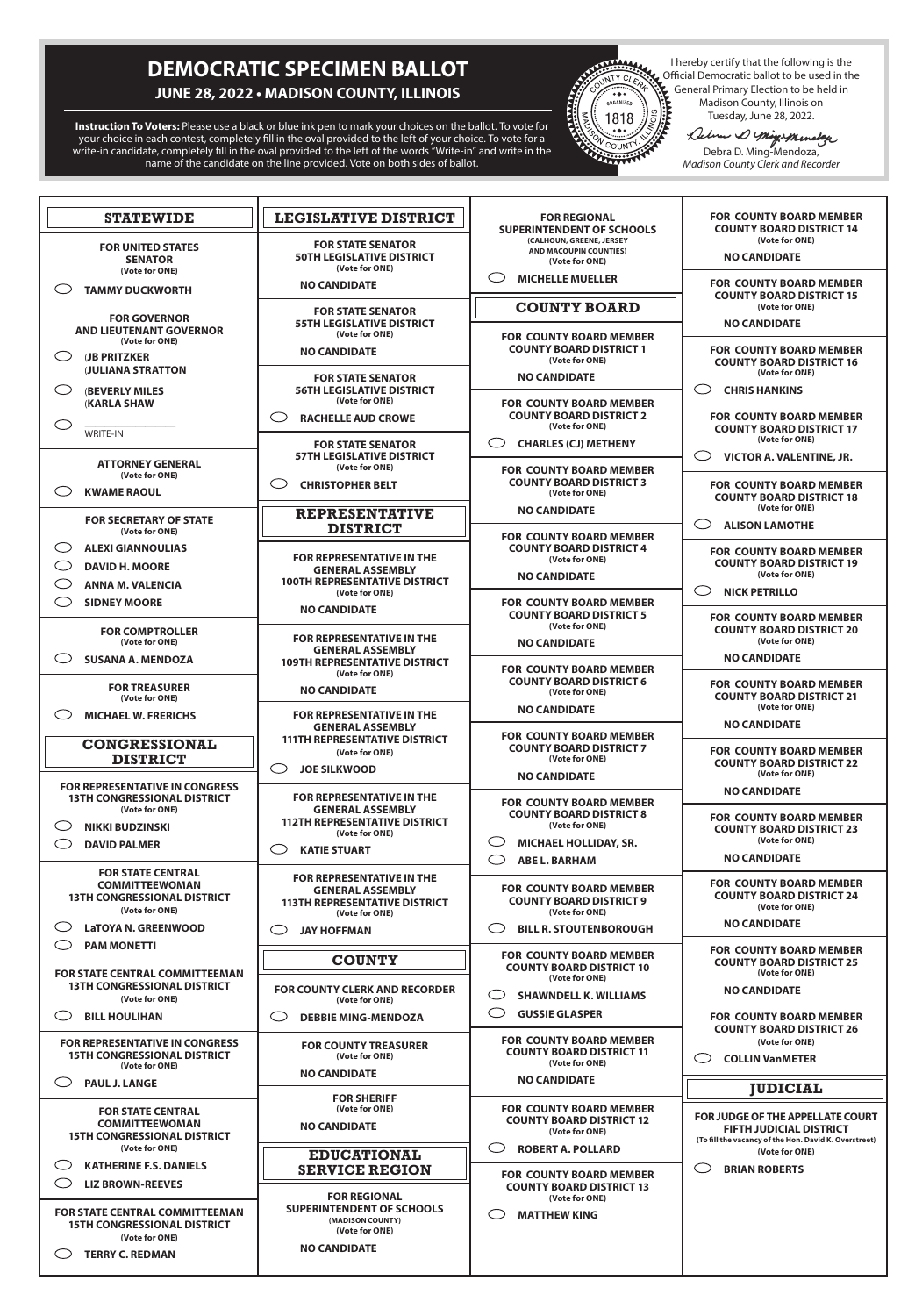#### **FOR JUDGE OF THE CIRCUIT COURT THIRD JUDICIAL CIRCUIT FIRST SUBCIRCUIT (To fill the vacancy of the Hon. David W. Dugan) (Vote for ONE)**

#### **NO CANDIDATE**

**—————————** WRITE-IN

 $\bigcirc$ 

 $\bigcirc$ **A. RYAN JUMPER**

**FOR JUDGE OF THE CIRCUIT COURT THIRD JUDICIAL CIRCUIT FIRST SUBCIRCUIT (To fill the vacancy of the Hon. William A. Mudge)**

**(Vote for ONE)**

**FOR JUDGE OF THE CIRCUIT COURT THIRD JUDICIAL CIRCUIT FIRST SUBCIRCUIT (To fill the vacancy of the Hon. Richard L. Tognarelli)**

**(Vote for ONE)**

**NO CANDIDATE**

————————— WRITE-IN

### **PROPOSITION**

#### **PROPOSITION TO ISSUE \$40,000,000 SCHOOL BUILDING BONDS**

Shall the Board of Education of Highland Community Unit School District Number 5, Madison, Bond and Montgomery Counties, Illinois, improve the sites of, build and equip a new Primary School building, build and equip additions to and alter, repair and equip existing school buildings, and issue bonds of said School District to the amount of \$40,000,000 for the purpose of paying the costs thereof?

| YFS |
|-----|
| NΟ  |

#### **FOSTERBURG FIRE PROTECTION DISTRICT**

Shall the Fosterburg Fire Protection District levy a special tax rate not to exceed 0.10% of the value of all taxable property within the district as equalized or assessed by the Department of Revenue for the purpose of providing funds to pay for the costs of emergency and rescue crews and equipment?

| YFS |
|-----|
| NO. |

**REFERENDUM ON THE PROPOSITION TO IMPOSE A 0.15% YOUTH SERVICE PROGRAMS TAX VENICE TOWNSHIP (MADISON COUNTY, ILLINOIS)**

Shall Venice Township, of Madison County, Illinois, be authorized to impose a 0.15% Youth Service Programs Tax for the sole purpose of providing service programs for youths under Section 215-5 of the Illinois Township Code, 60 ILCS 215-5?

| YFS |
|-----|
| NΟ  |

## **DEMOCRATIC PRECINCT COMMITTEEPERSON**

Locate the precinct in which you reside. The candidates who have filed for this office are listed there. Vote only for one candidate in your precinct.

| ALHAMBRA 1                             | GREG KAPP                                       |
|----------------------------------------|-------------------------------------------------|
| ALTON 1                                | NO CANDIDATE                                    |
| <b>ALTON 2</b>                         | NO CANDIDATE                                    |
| <b>ALTON 3</b>                         | NO CANDIDATE                                    |
| <b>ALTON 4</b>                         | NO CANDIDATE                                    |
| ALTON 5                                | NO CANDIDATE                                    |
| ALTON 6                                | NO CANDIDATE                                    |
| <b>ALTON 7</b>                         | ABE L. BARHAM                                   |
| <b>ALTON 8</b>                         | NO CANDIDATE                                    |
| <b>ALTON 9</b>                         | WRITE-IN                                        |
| <b>ALTON 10</b>                        | NO CANDIDATE                                    |
| <b>ALTON 11</b>                        | <b>STEVEN EDWARD</b>                            |
|                                        | KIMBROUGH, SR.                                  |
| ALTON 12                               | NO CANDIDATE                                    |
|                                        |                                                 |
| ALTON 13                               | <b>WRITE-IN</b>                                 |
| ALTON 14                               | AYRON (WAYNE) WOMACK                            |
| ALTON 15                               | <b>LEON SMALLWOOD-BEY</b>                       |
| ALTON 16                               | NO CANDIDATE                                    |
| ALTON 17                               | MICHAEL HOLLIDAY, SR.                           |
| <b>CHOUTEAU 1</b>                      | NO CANDIDATE                                    |
| <b>CHOUTEAU 2</b>                      | NO CANDIDATE                                    |
| <b>CHOUTEAU 3</b>                      | NO CANDIDATE                                    |
| <b>CHOUTEAU 4</b>                      | <b>JONATHON FORBES</b>                          |
| <b>CHOUTEAU 5</b>                      | NO CANDIDATE                                    |
| <b>CHOUTEAU 6</b>                      | NO CANDIDATE                                    |
| <b>COLLINSVILLE 1</b>                  | ALBERT A. WOOLEN                                |
| <b>COLLINSVILLE 2</b>                  | ALENE M. HILL                                   |
| <b>COLLINSVILLE 3</b>                  | <b>GERALDINE A. FOLEY</b>                       |
| <b>COLLINSVILLE 4</b>                  | NO CANDIDATE                                    |
| <b>COLLINSVILLE 5</b>                  | NO CANDIDATE                                    |
| <b>COLLINSVILLE 6</b>                  | NO CANDIDATE                                    |
| <b>COLLINSVILLE 7</b>                  | NO CANDIDATE                                    |
| <b>COLLINSVILLE 8</b>                  | NO CANDIDATE                                    |
| <b>COLLINSVILLE 9</b>                  | NO CANDIDATE                                    |
| <b>COLLINSVILLE 10</b>                 | NO CANDIDATE                                    |
| <b>COLLINSVILLE 11</b>                 |                                                 |
|                                        | WRITE-IN                                        |
| <b>COLLINSVILLE 12 DENNIS BARKER</b>   |                                                 |
| <b>COLLINSVILLE 13</b>                 | DREW GITCHOFF                                   |
| <b>COLLINSVILLE 14 BRYON CAPPER</b>    |                                                 |
| <b>COLLINSVILLE 15</b>                 | <b>REGGIE JOHNSON</b>                           |
| <b>COLLINSVILLE 16</b>                 | NO CANDIDATE                                    |
| <b>COLLINSVILLE 17</b>                 | <b>JOHN J. REKOWSKI</b>                         |
| <b>COLLINSVILLE 18</b>                 | NO CANDIDATE                                    |
| <b>COLLINSVILLE 19</b>                 | NO CANDIDATE                                    |
| <b>COLLINSVILLE 20</b>                 | <b>NO CANDIDATE</b>                             |
| <b>COLLINSVILLE 21</b>                 | <b>NO CANDIDATE</b>                             |
| <b>COLLINSVILLE 22</b>                 | <b>WILLIAM REKOWSKI</b>                         |
| <b>COLLINSVILLE 23</b>                 | <b>JEAN GARCIA</b>                              |
| <b>COLLINSVILLE 24</b>                 | M. JOE SEMANISIN                                |
| <b>COLLINSVILLE 25</b>                 | DOUGLAS G. MAY                                  |
| <b>EDWARDSVILLE 1</b>                  | EZRA TEMKO                                      |
| <b>EDWARDSVILLE 2</b>                  | <b>LARRY GALLAGHER</b>                          |
| <b>EDWARDSVILLE 3</b>                  | <b>JOHN PATRICK McGUIRE</b>                     |
| <b>EDWARDSVILLE 4</b>                  | RICHARD A. DUSTMAN                              |
| <b>EDWARDSVILLE 5</b>                  | <b>BYRON HOTSON</b>                             |
| <b>EDWARDSVILLE6</b> RANDALL HARRIS    |                                                 |
|                                        |                                                 |
| <b>EDWARDSVILLE 7 MATT CHAPMAN</b>     |                                                 |
| <b>EDWARDSVILLE 8</b> KEVIN HALL       |                                                 |
|                                        | <b>EDWARDSVILLE 9 CHANTAL CHANDLER</b>          |
|                                        | <b>EDWARDSVILLE 10 ARTHUR "CHARLIE" HOFFMAN</b> |
| <b>EDWARDSVILLE 11 NO CANDIDATE</b>    |                                                 |
| <b>EDWARDSVILLE 12 NO CANDIDATE</b>    |                                                 |
| <b>EDWARDSVILLE 13 NO CANDIDATE</b>    |                                                 |
| <b>EDWARDSVILLE 14 LAREN D. ZELLER</b> |                                                 |
| <b>EDWARDSVILLE 15 NO CANDIDATE</b>    |                                                 |

**JARVIS 6** NO CANDIDATE **JARVIS 7** NO CANDIDATE **JARVIS 8** NO CANDIDATE **JARVIS 9** NO CANDIDATE **JARVIS 10** NO CANDIDATE **JARVIS 11** WRITE-IN **JARVIS 12** NO CANDIDATE **LEEF 1** NO CANDIDATE **MARINE 1** NO CANDIDATE **MARINE 2** NO CANDIDATE **MORO 1** NO CANDIDATE **MORO 2** NO CANDIDATE **MORO 3** NO CANDIDATE **NAMEOKI 1** NO CANDIDATE **NAMEOKI 2** NO CANDIDATE **NAMEOKI 3** NO CANDIDATE **NAMEOKI 4** NO CANDIDATE **NAMEOKI 5** JUSTIN GIBSON **NAMEOKI 6** NO CANDIDATE **NAMEOKI 7** NO CANDIDATE **NAMEOKI 8** CHRIS HANKINS **NEW DOUGLAS 1** NO CANDIDATE **OLIVE 1** NO CANDIDATE **OLIVE 2** NO CANDIDATE **OMPHGHENT 1** NO CANDIDATE **OMPHGHENT 2** NO CANDIDATE **PIN OAK 1** NO CANDIDATE **PIN OAK 2** PEG FLACH **PIN OAK 3** NO CANDIDATE **SALINE 1** NO CANDIDATE **SALINE 2** NO CANDIDATE **SALINE 3** NO CANDIDATE **SALINE 4** NO CANDIDATE **SALINE 5** NO CANDIDATE **ST. JACOB 1** SCOTT A. ROSE **ST. JACOB 2** NO CANDIDATE **VENICE 1** TYRONE ECHOLS **VENICE 2** NO CANDIDATE **VENICE 3** JOHN W. HAMM, III **VENICE 4** ANDREW F. ECONOMY **WOOD RIVER 1** MARTY REYNOLDS **WOOD RIVER 2** WILLIAM ROBERTSON **WOOD RIVER 3** LEE A. TWEEDY **WOOD RIVER 4** TIM WEISHAUPT **WOOD RIVER 5** NO CANDIDATE **WOOD RIVER 6** NO CANDIDATE **WOOD RIVER 7** KRISTI HINSON **WOOD RIVER 8** DENNY WEBER **WOOD RIVER 9** NO CANDIDATE **WOOD RIVER 10** JOHN H. GEBELEIN **WOOD RIVER 11** NEIL McHATTON **WOOD RIVER 12** NO CANDIDATE **WOOD RIVER 13** B. DEAN WEBB **WOOD RIVER 14** LUCAS LENHARDT **WOOD RIVER 15** NO CANDIDATE **WOOD RIVER 16** GREGORY T. HEAVNER **WOOD RIVER 17** JUDD A. GOVERO **WOOD RIVER 18** PHILLIP J. LITTLE **WOOD RIVER 19** JOE SILKWOOD **WOOD RIVER 20** ERIC HUFF **WOOD RIVER 21** NO CANDIDATE

**EDWARDSVILLE 17** NO CANDIDATE **EDWARDSVILLE 18 SUSAN JENSEN EDWARDSVILLE 19** ROBERT WOODWARD **EDWARDSVILLE 20** NEKISHA OMOTOLA **EDWARDSVILLE 21 NO CANDIDATE EDWARDSVILLE 22** NO CANDIDATE **EDWARDSVILLE 23** NO CANDIDATE **EDWARDSVILLE 24** NO CANDIDATE **EDWARDSVILLE 25** ASHLEY WALDEN **EDWARDSVILLE 26** YOLANDA CROCHRELL **FT. RUSSELL 1** NO CANDIDATE **FT. RUSSELL 2** RUTH M. HENDERSON **FT. RUSSELL 3** NO CANDIDATE **FT. RUSSELL 4** NO CANDIDATE **FT. RUSSELL 5** NO CANDIDATE **FT. RUSSELL 6** NO CANDIDATE **FT. RUSSELL 7** NO CANDIDATE **FOSTER 1** NO CANDIDATE **FOSTER 2** NO CANDIDATE **FOSTER 3** NO CANDIDATE **FOSTER 4** NO CANDIDATE **GODFREY 1** NO CANDIDATE **GODFREY 2** NO CANDIDATE **GODFREY 3** NO CANDIDATE **GODFREY 4** ALLAN NAPP **GODFREY 5** NO CANDIDATE **GODFREY 6** NO CANDIDATE **GODFREY 7** NO CANDIDATE **GODFREY 8** NO CANDIDATE **GODFREY 9** NO CANDIDATE **GODFREY 10** NO CANDIDATE **GODFREY 11** NO CANDIDATE **GODFREY 12** NO CANDIDATE **GODFREY 13** NO CANDIDATE **GODFREY 14** NO CANDIDATE **GRANITE CITY 1** NO CANDIDATE **GRANITE CITY 2** ANDREW ASADORIAN **GRANITE CITY 3** SUE BROWN-NONN **GRANITE CITY 4** DENNIS PATRICK PATTERSON, JR. **GRANITE CITY 5** NO CANDIDATE **GRANITE CITY 6** ARTHUR ASADORIAN **GRANITE CITY 7** NO CANDIDATE **GRANITE CITY 8** NO CANDIDATE **GRANITE CITY 9** NO CANDIDATE **GRANITE CITY 10** WRITE-IN **GRANITE CITY 11** NO CANDIDATE **GRANITE CITY 12** NO CANDIDATE **GRANITE CITY 13** NO CANDIDATE **GRANITE CITY 14** NICHOLAS RAFTOPOULOS **GRANITE CITY 15 NO CANDIDATE GRANITE CITY 16 NO CANDIDATE GRANITE CITY 17** ADAM FOLLOWELL-YOUNG **HAMEL 1** NO CANDIDATE **HAMEL 2** NO CANDIDATE **HELVETIA 1** NO CANDIDATE **HELVETIA 2** NO CANDIDATE **HELVETIA 3** NO CANDIDATE **HELVETIA 4** CASSANDRA E. WHITE **HELVETIA 5** NO CANDIDATE **HELVETIA 6** NO CANDIDATE **JARVIS 1** NO CANDIDATE **JARVIS 2** NO CANDIDATE **JARVIS 3** NO CANDIDATE **JARVIS 4** NO CANDIDATE



## **SIGN UP FOR PERMANENT VOTE BY MAIL STATUS**

Illinois now offers Permanent Vote by Mail. By applying for this status, your ballot is automatically mailed to you for each election. **www.MadisonVotes.com**



### **VISIT MADISON COUNTY'S VOTER SERVICES**

Get voter information and services personalized to you. **www.MadisonVotes.com**



## **TRACK YOUR MAIL BALLOT WITH BALLOTTRAX**

Enroll with BallotTrax to receive messages about your mail ballot status via text, email or voicemail. **www.MadisonCountyilVotes.com**

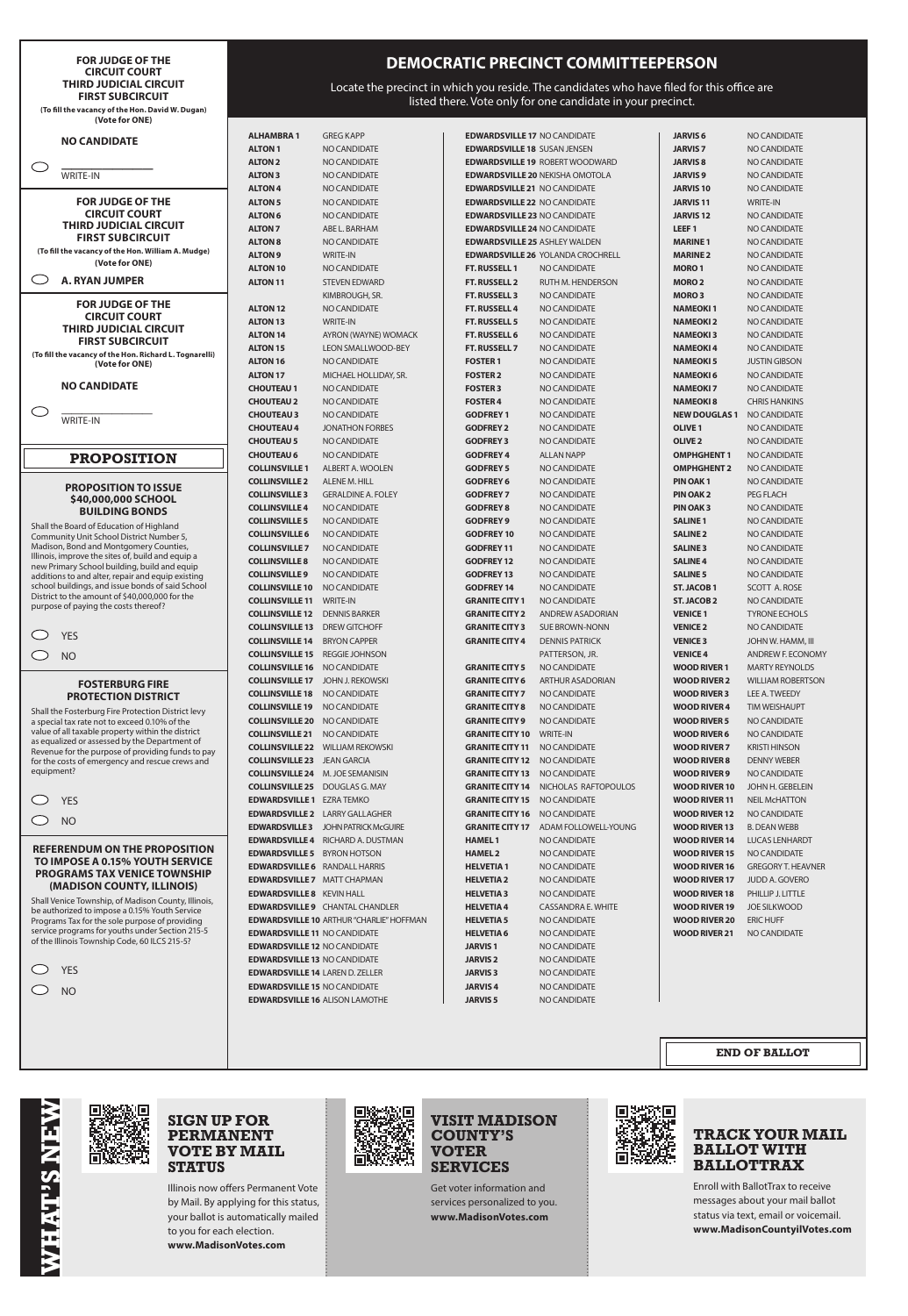# **REPUBLICAN SPECIMEN BALLOT**

# **JUNE 28, 2022 • MADISON COUNTY, ILLINOIS**

**Instruction To Voters:** Please use a black or blue ink pen to mark your choices on the ballot. To vote for your choice in each contest, completely fill in the oval provided to the left of your choice. To vote for a write-in candidate, completely fill in the oval provided to the left of the words "Write-in" and write in the name of the candidate on the line provided. Vote on both sides of ballot.



Official Republican ballot to be used in the General Primary Election to be held in Madison County, Illinois on

Tuesday, June 28, 2022.<br>Lebre D'Migis Menslage

Debra D. Ming-Mendoza, *Madison County Clerk and Recorder*

| <b>STATEWIDE</b>                                             | <b>LEGISLATIVE DISTRICT</b>                                                    | <b>EDUCATIONAL</b><br><b>SERVICE REGION</b>                       | <b>FOR COUNTY BOARD MEMBER</b><br><b>COUNTY BOARD DISTRICT 13</b><br>(Vote for ONE) |  |
|--------------------------------------------------------------|--------------------------------------------------------------------------------|-------------------------------------------------------------------|-------------------------------------------------------------------------------------|--|
| <b>FOR UNITED STATES</b><br><b>SENATOR</b><br>(Vote for ONE) | <b>FOR STATE SENATOR</b><br><b>50TH LEGISLATIVE DISTRICT</b><br>(Vote for ONE) | <b>FOR REGIONAL</b><br><b>SUPERINTENDENT OF SCHOOLS</b>           | <b>NO CANDIDATE</b>                                                                 |  |
| ( )<br><b>CASEY CHLEBEK</b>                                  | C<br><b>JIL TRACY</b>                                                          | (Madison County)                                                  | <b>FOR COUNTY BOARD MEMBER</b>                                                      |  |
| O<br><b>PEGGY HUBBARD</b>                                    |                                                                                | (Vote for ONE)<br>( )<br><b>ROBERT W. WERDEN</b>                  | <b>COUNTY BOARD DISTRICT 14</b><br>(Vote for ONE)                                   |  |
| <b>ROBERT "BOBBY" PITON</b>                                  | <b>FOR STATE SENATOR</b><br><b>55TH LEGISLATIVE DISTRICT</b><br>(Vote for ONE) | <b>FOR REGIONAL</b>                                               | $\sim$<br><b>MIKE BABCOCK</b>                                                       |  |
| <b>JIMMY LEE TILLMAN II</b>                                  | C<br><b>JASON PLUMMER</b>                                                      | <b>SUPERINTENDENT OF SCHOOLS</b>                                  | <b>FOR COUNTY BOARD MEMBER</b>                                                      |  |
| <b>ANTHONY W. WILLIAMS</b>                                   |                                                                                | (CALHOUN, GREENE, JERSEY<br><b>AND MACOUPIN COUNTIES)</b>         | <b>COUNTY BOARD DISTRICT 15</b><br>(Vote for ONE)                                   |  |
| C)<br><b>KATHY SALVI</b>                                     | <b>FOR STATE SENATOR</b><br><b>56TH LEGISLATIVE DISTRICT</b>                   | (Vote for ONE)<br><b>NO CANDIDATE</b>                             | <b>TERRY D. EAKER</b>                                                               |  |
| くつ<br><b>MATTHEW "MATT" DUBIEL</b>                           | (Vote for ONE)                                                                 |                                                                   |                                                                                     |  |
| <b>FOR GOVERNOR</b>                                          | $\bigcirc$<br><b>ERICA CONWAY HARRISS</b>                                      | <b>COUNTY BOARD</b>                                               | <b>FOR COUNTY BOARD MEMBER</b><br><b>COUNTY BOARD DISTRICT 16</b><br>(Vote for ONE) |  |
| <b>AND LIEUTENANT GOVERNOR</b><br>(Vote for ONE)             | <b>FOR STATE SENATOR</b><br><b>57TH LEGISLATIVE DISTRICT</b>                   | <b>FOR COUNTY BOARD MEMBER</b><br><b>COUNTY BOARD DISTRICT 1</b>  | <b>KRISTENE ROSSER SCHMITT</b>                                                      |  |
| <b>(DARREN BAILEY</b><br>( )                                 | (Vote for ONE)                                                                 | (Vote for ONE)                                                    | СĴ<br><b>ROBERT T. MEYER</b>                                                        |  |
| <b>(STEPHANIE TRUSSELL</b>                                   | C)<br><b>WAVEY T. LESTER II</b>                                                | ( )<br><b>FRED N. MICHAEL</b>                                     | <b>FOR COUNTY BOARD MEMBER</b>                                                      |  |
| ◯<br>(PAUL SCHIMPF                                           | <b>REPRESENTATIVE</b>                                                          | <b>FOR COUNTY BOARD MEMBER</b>                                    | <b>COUNTY BOARD DISTRICT 17</b>                                                     |  |
| (CAROLYN SCHOFIELD                                           | <b>DISTRICT</b>                                                                | <b>COUNTY BOARD DISTRICT 2</b>                                    | (Vote for ONE)<br><b>SHAUN A. ARNOLD</b>                                            |  |
| ◯<br><b>(RICHARD C. IRVIN</b><br><b>(AVERY BOURNE</b>        | <b>FOR REPRESENTATIVE IN THE</b>                                               | (Vote for ONE)<br>( )<br><b>STACEY PACE</b>                       |                                                                                     |  |
| C)<br><b>(GARY RABINE</b>                                    | <b>GENERAL ASSEMBLY</b>                                                        |                                                                   | <b>FOR COUNTY BOARD MEMBER</b>                                                      |  |
| <b>(AARON DEL MAR</b>                                        | <b>100TH REPRESENTATIVE DISTRICT</b><br>(Vote for ONE)                         | <b>FOR COUNTY BOARD MEMBER</b>                                    | <b>COUNTY BOARD DISTRICT 18</b><br>(Vote for ONE)                                   |  |
| くつ<br>(MAX SOLOMON                                           | ( )<br><b>CHRISTOPHER "C.D."</b>                                               | <b>COUNTY BOARD DISTRICT 3</b><br>(Vote for ONE)                  | <b>ERIC CRONY</b><br>U)                                                             |  |
| (LATASHA H. FIELDS                                           | <b>DAVIDSMEYER</b>                                                             | <b>WILLIAM S. MEYER</b><br>C .                                    | <b>FOR COUNTY BOARD MEMBER</b>                                                      |  |
| くつ<br><b>(JESSE SULLIVAN</b>                                 | <b>FOR REPRESENTATIVE IN THE</b>                                               | <b>FOR COUNTY BOARD MEMBER</b>                                    | <b>COUNTY BOARD DISTRICT 19</b>                                                     |  |
| <b>(KATHLEEN MURPHY</b>                                      | <b>GENERAL ASSEMBLY</b><br><b>109TH REPRESENTATIVE DISTRICT</b>                | <b>COUNTY BOARD DISTRICT 4</b>                                    | (Vote for ONE)                                                                      |  |
| <b>WRITE-IN</b>                                              | (Vote for ONE)                                                                 | (Vote for ONE)<br><b>BOBBY ROSS</b>                               | <b>DONALD SAWICKI</b>                                                               |  |
|                                                              | $\bigcirc$<br><b>CHARLES MEIER</b>                                             |                                                                   | <b>FOR COUNTY BOARD MEMBER</b>                                                      |  |
| <b>ATTORNEY GENERAL</b><br>(Vote for ONE)                    | <b>FOR REPRESENTATIVE IN THE</b>                                               | <b>FOR COUNTY BOARD MEMBER</b>                                    | <b>COUNTY BOARD DISTRICT 20</b><br>(Vote for ONE)                                   |  |
| C)<br><b>STEVE KIM</b>                                       | <b>GENERAL ASSEMBLY</b>                                                        | <b>COUNTY BOARD DISTRICT 5</b><br>(Vote for ONE)                  | <b>DENISE WIEHARDT</b><br>J.                                                        |  |
| くつ<br><b>DAVID SHESTOKAS</b>                                 | <b>111TH REPRESENTATIVE DISTRICT</b><br>(Vote for ONE)                         | ( )<br><b>MICK MADISON</b>                                        | O<br><b>ELAINE BECKLAND</b>                                                         |  |
| $\bigcirc$<br><b>THOMAS G. DeVORE</b>                        | <b>AMY ELIK</b><br>C D                                                         | <b>FOR COUNTY BOARD MEMBER</b>                                    | <b>FOR COUNTY BOARD MEMBER</b>                                                      |  |
| <b>FOR SECRETARY OF STATE</b>                                | <b>FOR REPRESENTATIVE IN THE</b>                                               | <b>COUNTY BOARD DISTRICT 6</b><br>(Vote for ONE)                  | <b>COUNTY BOARD DISTRICT 21</b><br>(Vote for ONE)                                   |  |
| (Vote for ONE)                                               | <b>GENERAL ASSEMBLY</b>                                                        | <b>VALERIE DOUCLEFF</b>                                           | <b>JOHN "ERIC" FOSTER</b><br>U)                                                     |  |
| C<br><b>DAN BRADY</b>                                        | <b>112TH REPRESENTATIVE DISTRICT</b><br>(Vote for ONE)                         |                                                                   | C<br><b>JOHN J. JANEK</b>                                                           |  |
| ( )<br><b>JOHN C. MILHISER</b>                               | O<br><b>JENNIFER M. KORTE</b>                                                  | <b>FOR COUNTY BOARD MEMBER</b><br><b>COUNTY BOARD DISTRICT 7</b>  |                                                                                     |  |
| <b>FOR COMPTROLLER</b>                                       | $\bigcirc$<br><b>JOE HACKLER</b>                                               | (Vote for ONE)                                                    | <b>FOR COUNTY BOARD MEMBER</b><br><b>COUNTY BOARD DISTRICT 22</b>                   |  |
| (Vote for ONE)                                               | <b>FOR REPRESENTATIVE IN THE</b>                                               | CD<br><b>MICHAEL TURNER</b>                                       | (Vote for ONE)                                                                      |  |
| <b>SHANNON L. TERESI</b>                                     | <b>GENERAL ASSEMBLY</b>                                                        | ( )<br><b>RAY WESLEY</b>                                          | <b>RYAN KNEEDLER</b><br>L.                                                          |  |
| <b>FOR TREASURER</b>                                         | <b>113TH REPRESENTATIVE DISTRICT</b><br>(Vote for ONE)                         | <b>FOR COUNTY BOARD MEMBER</b>                                    | C<br><b>MARK D. MAUER</b>                                                           |  |
| (Vote for ONE)<br>くつ<br><b>TOM DEMMER</b>                    | <b>ASHLEY HUNSAKER</b><br>( )                                                  | <b>COUNTY BOARD DISTRICT 8</b><br>(Vote for ONE)                  | <b>FOR COUNTY BOARD MEMBER</b>                                                      |  |
|                                                              | <b>COUNTY</b>                                                                  | C<br><b>MICHAEL J. VELLOFF</b>                                    | <b>COUNTY BOARD DISTRICT 23</b><br>(Vote for ONE)                                   |  |
| <b>CONGRESSIONAL</b>                                         |                                                                                | <b>FOR COUNTY BOARD MEMBER</b>                                    | <b>W. PAUL NICOLUSSI</b><br>、)                                                      |  |
| <b>DISTRICT</b>                                              | <b>FOR COUNTY CLERK AND RECORDER</b><br>(Vote for ONE)                         | <b>COUNTY BOARD DISTRICT 9</b>                                    | <b>FOR COUNTY BOARD MEMBER</b>                                                      |  |
| <b>FOR REPRESENTATIVE IN</b>                                 | O<br><b>MIKE WALTERS</b>                                                       | (Vote for ONE)                                                    | <b>COUNTY BOARD DISTRICT 24</b>                                                     |  |
| <b>CONGRESS</b><br><b>13TH CONGRESSIONAL DISTRICT</b>        | O<br><b>LINDA ANDREAS</b>                                                      | <b>BRUCE C. EGELHOFF</b>                                          | (Vote for ONE)<br>C<br><b>JAMES (JAMIE) GOGGIN</b>                                  |  |
| (Vote for ONE)                                               |                                                                                | <b>FOR COUNTY BOARD MEMBER</b><br><b>COUNTY BOARD DISTRICT 10</b> | C<br><b>CHARLES "SKIP" SCHMIDT</b>                                                  |  |
| <b>REGAN DEERING</b>                                         | <b>FOR COUNTY TREASURER</b><br>(Vote for ONE)                                  | (Vote for ONE)                                                    |                                                                                     |  |
| <b>MATT HAUSMAN</b>                                          | $\bigcirc$<br><b>CHRIS SLUSSER</b>                                             | <b>NO CANDIDATE</b>                                               | <b>FOR COUNTY BOARD MEMBER</b><br><b>COUNTY BOARD DISTRICT 25</b>                   |  |
| $\bigcirc$<br><b>JESSE REISING</b><br>C                      | C<br><b>DOUG HULME</b>                                                         | <b>FOR COUNTY BOARD MEMBER</b>                                    | (Vote for ONE)                                                                      |  |
| <b>TERRY MARTIN</b>                                          | <b>FOR SHERIFF</b>                                                             | <b>COUNTY BOARD DISTRICT 11</b><br>(Vote for ONE)                 | . .<br>.<br><b>CHRIS GUY</b>                                                        |  |
| <b>FOR REPRESENTATIVE IN</b>                                 | (Vote for ONE)                                                                 | <b>DALTON GRAY</b>                                                | <b>FOR COUNTY BOARD MEMBER</b>                                                      |  |
| <b>15TH CONGRESSIONAL DISTRICT</b>                           | <b>CONGRESS</b><br>$\bigcirc$<br><b>JEFF CONNOR</b>                            |                                                                   | <b>COUNTY BOARD DISTRICT 26</b><br>(Vote for ONE)                                   |  |
| (Vote for ONE)                                               | $\bigcirc$<br><b>JEFF LARNER</b>                                               | <b>FOR COUNTY BOARD MEMBER</b><br><b>COUNTY BOARD DISTRICT 12</b> | <b>JASON PALMERO</b><br>( )                                                         |  |
| <b>RODNEY DAVIS</b><br><b>MARY MILLER</b>                    |                                                                                | (Vote for ONE)<br><b>NO CANDIDATE</b>                             | ()<br><b>DOUGLAS A. MATTHEWS</b>                                                    |  |
|                                                              |                                                                                |                                                                   |                                                                                     |  |
|                                                              |                                                                                |                                                                   |                                                                                     |  |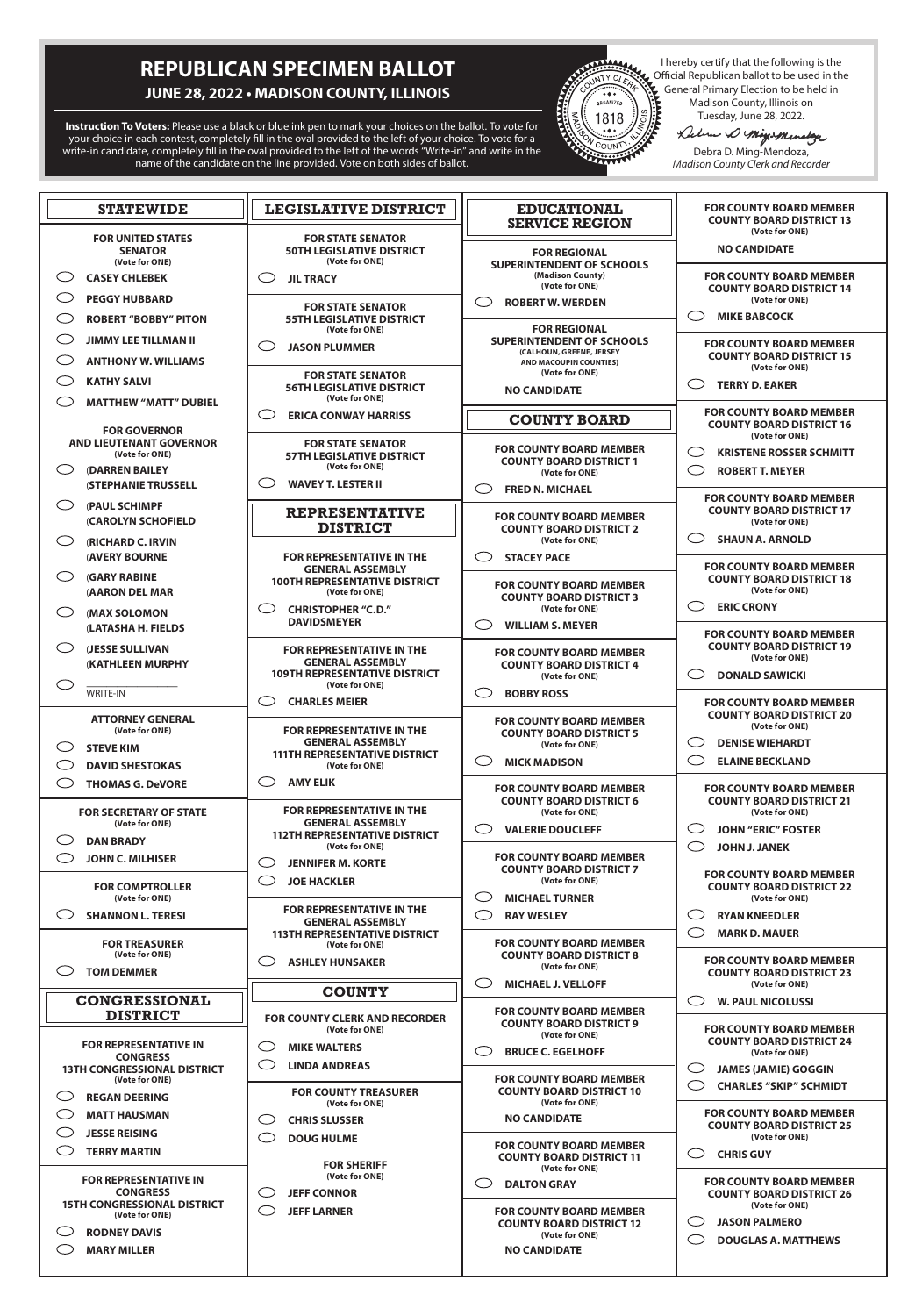## **REPUBLICAN PRECINCT COMMITTEEPERSON**

Locate the precinct in which you reside. The candidates who have filed for this office are listed there. Vote only for one candidate in your precinct.

| ALHAMBRA 1                                       | NO CANDIDATE                                |
|--------------------------------------------------|---------------------------------------------|
| <b>ALTON 1</b>                                   | MICHAEL S. GALBREATH                        |
| <b>ALTON 2</b>                                   | <b>MICHAEL SMITH</b>                        |
| <b>ALTON 3</b>                                   | <b>NO CANDIDATE</b>                         |
| <b>ALTON 4</b>                                   | <b>WRITE-IN</b>                             |
| <b>ALTON 5</b>                                   | <b>NO CANDIDATE</b>                         |
| <b>ALTON 6</b>                                   | <b>NO CANDIDATE</b>                         |
| <b>ALTON 7</b>                                   | <b>NO CANDIDATE</b>                         |
| <b>ALTON 8</b>                                   | <b>NO CANDIDATE</b>                         |
| <b>ALTON 9</b>                                   | <b>TERRENCE PETERSON</b>                    |
|                                                  | <b>MICHAEL BATCHELOR</b>                    |
| ALTON 10                                         | <b>NO CANDIDATE</b>                         |
| <b>ALTON 11</b>                                  | <b>ALBERT VAUGHN</b>                        |
| <b>ALTON 12</b>                                  | MICHAEL J. VELLOFF                          |
| <b>ALTON 13</b>                                  | <b>NO CANDIDATE</b>                         |
| <b>ALTON 14</b>                                  | <b>DONALD METZLER</b>                       |
| <b>ALTON 15</b>                                  | <b>NO CANDIDATE</b>                         |
| <b>ALTON 16</b>                                  | <b>NO CANDIDATE</b>                         |
| <b>ALTON 17</b>                                  | <b>NO CANDIDATE</b>                         |
| <b>CHOUTEAU 1</b>                                | <b>NO CANDIDATE</b>                         |
| <b>CHOUTEAU 2</b>                                | <b>NO CANDIDATE</b>                         |
| <b>CHOUTEAU 3</b>                                | NO CANDIDATE                                |
| <b>CHOUTEAU 4</b>                                | NO CANDIDATE                                |
| <b>CHOUTEAU 5</b>                                | NO CANDIDATE                                |
| <b>CHOUTEAU 6</b>                                | NO CANDIDATE                                |
| <b>COLLINSVILLE 1</b>                            | <b>JOHN GRANEY</b>                          |
| <b>COLLINSVILLE 2</b>                            | NO CANDIDATE                                |
| <b>COLLINSVILLE 3</b>                            | NO CANDIDATE                                |
| <b>COLLINSVILLE 4</b>                            | RONALD L. JEDDA                             |
| <b>COLLINSVILLE 5</b>                            | <b>JOHN SHIMKUS</b>                         |
| <b>COLLINSVILLE 6</b>                            | <b>LEE WATHAN</b>                           |
| <b>COLLINSVILLE 7</b>                            | MARY J. DRUMM                               |
| <b>COLLINSVILLE 8</b>                            | <b>JEANNE LOMAX</b>                         |
| COLLINSVILLE 9                                   | <b>DEBRA FANSLER</b>                        |
| <b>COLLINSVILLE 10</b>                           | <b>ROB DORMAN</b>                           |
| <b>COLLINSVILLE 11</b>                           | <b>W. PAUL NICOLUSSI</b>                    |
| <b>COLLINSVILLE 12</b>                           | <b>RYAN KNEEDLER</b>                        |
| <b>COLLINSVILLE 13</b>                           | NO CANDIDATE                                |
| <b>COLLINSVILLE 14</b>                           | JOSEPH H. RAMATOWSKI                        |
| <b>COLLINSVILLE 15</b>                           | <b>NO CANDIDATE</b>                         |
| <b>COLLINSVILLE 16</b>                           | <b>MARK MAUER</b>                           |
| <b>COLLINSVILLE 17</b>                           | <b>DOUG HULME</b>                           |
| <b>COLLINSVILLE 18</b>                           | <b>BRAD SEWELL</b>                          |
| <b>COLLINSVILLE 19</b>                           | <b>NO CANDIDATE</b>                         |
| <b>COLLINSVILLE 20</b>                           | MARK R. ACHENBACH                           |
| <b>COLLINSVILLE 21</b><br><b>COLLINSVILLE 22</b> | <b>LISA CIAMPOLI</b><br><b>NO CANDIDATE</b> |
| <b>COLLINSVILLE 23</b>                           | <b>CHRIS GUY</b>                            |
| <b>COLLINSVILLE 24</b>                           | <b>CHRIS BETHEL</b>                         |
| <b>COLLINSVILLE 25</b>                           | <b>MYLES NELSON</b>                         |
| <b>EDWARDSVILLE 1</b>                            | <b>NO CANDIDATE</b>                         |
| <b>EDWARDSVILLE 2</b>                            | <b>JUSTIN ZIMMERMAN</b>                     |
| <b>EDWARDSVILLE 3</b>                            | <b>KEVIN J. BABB</b>                        |
| <b>EDWARDSVILLE 4</b>                            | <b>NO CANDIDATE</b>                         |
| <b>EDWARDSVILLE 5</b>                            | <b>JOHN HULME</b>                           |
| <b>EDWARDSVILLE 6</b>                            | <b>FRED SCHULTE</b>                         |
| <b>EDWARDSVILLE 7</b>                            | <b>JASON PALMERO</b>                        |
| <b>EDWARDSVILLE 8</b>                            | <b>NO CANDIDATE</b>                         |
| <b>EDWARDSVILLE 9</b>                            | <b>JOHN HANSON</b>                          |
|                                                  | <b>ROBERT HULME</b>                         |
| <b>EDWARDSVILLE 10</b>                           | <b>BRUCE W. COOPER</b>                      |
| <b>EDWARDSVILLE 11</b>                           | <b>CRAIG THOMAS</b>                         |
| <b>EDWARDSVILLE 12</b>                           | <b>WRITE-IN</b>                             |
| <b>EDWARDSVILLE 13</b>                           | <b>NO CANDIDATE</b>                         |
| <b>EDWARDSVILLE 14</b>                           | STEPHANIE SEEHAUSEN                         |
| <b>EDWARDSVILLE 15</b>                           | <b>NO CANDIDATE</b>                         |
| <b>EDWARDSVILLE 16</b>                           | <b>RICK SCHEIBAL</b>                        |
| <b>EDWARDSVILLE 17</b>                           | <b>KEVIN EDWARD RUST</b>                    |
| <b>EDWARDSVILLE 18</b>                           | STEPHEN J. STEWART                          |
|                                                  | DOUGLAS A. MATTHEWS                         |
| <b>EDWARDSVILLE 19</b>                           | MICHELE D. BRANNAN                          |
| <b>EDWARDSVILLE 20</b>                           | <b>DWIGHT KAY</b>                           |
| <b>EDWARDSVILLE 21</b>                           | <b>KURT PRENZLER</b>                        |
| <b>EDWARDSVILLE 22</b>                           | <b>NO CANDIDATE</b>                         |
| <b>EDWARDSVILLE 23</b>                           | <b>DOUGLAS DIAL</b>                         |
| <b>EDWARDSVILLE 24</b>                           | <b>JAMES (JAMIE) GOGGIN</b>                 |

 $\bigcirc$ **MIKE McHANEY**  $\bigcirc$ **BARRY L. VAUGHAN FOR JUDGE OF THE CIRCUIT COURT THIRD JUDICIAL CIRCUIT FIRST SUBCIRCUIT** (To fill the vacancy of the Hon. David W. Dugan) **(Vote for ONE)**  $\bigcirc$ **CHRISTOPHER P. THRELKELD FOR JUDGE OF THE CIRCUIT COURT THIRD JUDICIAL CIRCUIT FIRST SUBCIRCUIT** (To fill the vacancy of the Hon. William A. Mudge) **(Vote for ONE)**  $\bigcirc$ **TIM BERKLEY FOR JUDGE OF THE CIRCUIT COURT THIRD JUDICIAL CIRCUIT FIRST SUBCIRCUIT** (To fill the vacancy of the Hon. Richard L. Tognarelli) **(Vote for ONE)**  $\bigcirc$ **AMY E. SHOLAR PROPOSITION PROPOSITION TO ISSUE \$40,000,000 SCHOOL BUILDING BONDS** Shall the Board of Education of Highland Community Unit School District Number 5, Madison, Bond and Montgomery Counties, Illinois, improve the sites of, build and equip a new Primary School building, build and equip additions to and alter, repair and equip existing school buildings, and issue bonds of said School District to the amount of \$40,000,000 for the purpose of paying the costs thereof? YES  $\left(\begin{array}{c} \end{array}\right)$ NO **FOSTERBURG FIRE PROTECTION DISTRICT** Shall the Fosterburg Fire Protection District levy a special tax rate not to exceed 0.10% of the value of all taxable property within the district as equalized or assessed by the Department of Revenue for the purpose of providing funds to pay for the costs of emergency and rescue crews and equipment? YES  $($  ) NO **REFERENDUM ON THE PROPOSITION TO IMPOSE A 0.15% YOUTH SERVICE PROGRAMS TAX VENICE TOWNSHIP (MADISON COUNTY, ILLINOIS)**

YES  $\bigcirc$  NO

| <b>GODFREY 12</b>                                | RAY WESLEY                                     |
|--------------------------------------------------|------------------------------------------------|
| <b>GODFREY 13</b>                                | <b>NO CANDIDATE</b>                            |
| <b>GODFREY 14</b>                                | <b>NO CANDIDATE</b>                            |
| <b>GRANITE CITY 1</b>                            | NO CANDIDATE                                   |
| <b>GRANITE CITY 2</b><br><b>GRANITE CITY 3</b>   | STEVEN TRASK, JR.<br><b>NO CANDIDATE</b>       |
| <b>GRANITE CITY 4</b>                            | NO CANDIDATE                                   |
| <b>GRANITE CITY 5</b>                            | NO CANDIDATE                                   |
| <b>GRANITE CITY 6</b>                            | <b>NO CANDIDATE</b>                            |
| <b>GRANITE CITY 7</b>                            | NO CANDIDATE                                   |
| <b>GRANITE CITY 8</b>                            | NO CANDIDATE<br><b>NO CANDIDATE</b>            |
| <b>GRANITE CITY 9</b><br><b>GRANITE CITY 10</b>  | <b>NO CANDIDATE</b>                            |
| <b>GRANITE CITY 11</b>                           | NO CANDIDATE                                   |
| <b>GRANITE CITY 12</b>                           | NO CANDIDATE                                   |
| <b>GRANITE CITY 13</b>                           | NO CANDIDATE                                   |
| <b>GRANITE CITY 14</b>                           | <b>NO CANDIDATE</b>                            |
| <b>GRANITE CITY 15</b><br><b>GRANITE CITY 16</b> | <b>DONALD SAWICKI</b><br>NO CANDIDATE          |
| <b>GRANITE CITY 17</b>                           | <b>NO CANDIDATE</b>                            |
| <b>HAMEL1</b>                                    | <b>BETHANY BEHRHORST</b>                       |
| <b>HAMEL 2</b>                                   | NO CANDIDATE                                   |
| <b>HELVETIA1</b>                                 | DEANNA LEIGH LITZENBURG                        |
| <b>HELVETIA 2</b><br><b>HELVETIA 3</b>           | <b>JAMES E. MCDERMOTT</b><br><b>CINDY MYER</b> |
| <b>HELVETIA4</b>                                 | NO CANDIDATE                                   |
| <b>HELVETIA 5</b>                                | <b>FRED N. MICHAEL</b>                         |
| <b>HELVETIA 6</b>                                | <b>GAYE MICHAEL</b>                            |
| <b>JARVIS1</b>                                   | <b>JOE LEACH</b>                               |
| <b>JARVIS 2</b>                                  | <b>DALTON GRAY</b>                             |
| <b>JARVIS3</b><br><b>JARVIS4</b>                 | <b>WRITE-IN</b><br>NO CANDIDATE                |
| <b>JARVIS 5</b>                                  | NO CANDIDATE                                   |
| <b>JARVIS 6</b>                                  | <b>ANGELA DITUCCI</b>                          |
| <b>JARVIS 7</b>                                  | <b>CHRISTOPHER J. WILLS</b>                    |
| <b>JARVIS<sub>8</sub></b>                        | <b>NO CANDIDATE</b>                            |
| <b>JARVIS 9</b><br><b>JARVIS 10</b>              | <b>STACEY PACE</b><br>NO CANDIDATE             |
| <b>JARVIS11</b>                                  | NO CANDIDATE                                   |
| <b>JARVIS 12</b>                                 | RYAN CUNNINGHAM                                |
| LEEF <sub>1</sub>                                | <b>ADAM VOSHOLLER</b>                          |
|                                                  | DELMAR E. KORSMEYER                            |
| <b>MARINE 1</b><br><b>MARINE 2</b>               | NO CANDIDATE<br><b>NO CANDIDATE</b>            |
| <b>MORO1</b>                                     | <b>NO CANDIDATE</b>                            |
| <b>MORO2</b>                                     | NO CANDIDATE                                   |
| <b>MORO3</b>                                     | <b>NO CANDIDATE</b>                            |
| <b>NAMEOKI1</b>                                  | <b>NO CANDIDATE</b>                            |
| <b>NAMEOKI 2</b><br><b>NAMEOKI3</b>              | <b>NO CANDIDATE</b><br>JOHN "ERIC" FOSTER      |
|                                                  | NICK COHAN                                     |
| <b>NAMEOKI4</b>                                  | JIMMY S. WELLS, JR.                            |
| <b>NAMEOKI5</b>                                  | <b>DJUANA TUCKER</b>                           |
| <b>NAMEOKI 6</b>                                 | <b>JAMIE VINCENT</b>                           |
| <b>NAMEOKI 7</b><br><b>NAMEOKI 8</b>             | NO CANDIDATE<br>NO CANDIDATE                   |
| <b>NEW DOUGLAS 1</b>                             | <b>BARBARA J. BASSETT</b>                      |
| <b>OLIVE 1</b>                                   | NO CANDIDATE                                   |
| <b>OLIVE 2</b>                                   | <b>NO CANDIDATE</b>                            |
| <b>OMPHGHENT 1</b>                               | NO CANDIDATE                                   |
| <b>OMPHGHENT 2</b><br><b>PIN OAK1</b>            | ROBERT W. WERDEN<br><b>SUE DUGAN</b>           |
| <b>PIN OAK 2</b>                                 | <b>JASON PLUMMER</b>                           |
| <b>PIN OAK3</b>                                  | <b>JAY RENSING</b>                             |
| <b>SALINE 1</b>                                  | <b>DAVID MICHAEL</b>                           |
| <b>SALINE 2</b>                                  | <b>WRITE-IN</b>                                |
| <b>SALINE 3</b><br><b>SALINE 4</b>               | NO CANDIDATE<br><b>JESSE M. JOHNSON</b>        |
| <b>SALINE 5</b>                                  | <b>WRITE-IN</b>                                |
| ST. JACOB 1                                      | <b>JOHN D. BARBERIS</b>                        |
| <b>ST. JACOB 2</b>                               | <b>BOBBY ROSS</b>                              |
| <b>VENICE 1</b>                                  | NO CANDIDATE                                   |
| <b>VENICE 2</b><br><b>VENICE 3</b>               | <b>NO CANDIDATE</b><br>NO CANDIDATE            |
| <b>VENICE 4</b>                                  | NO CANDIDATE                                   |
| <b>WOOD RIVER 1</b>                              | <b>TIM BAUER</b>                               |
|                                                  |                                                |

 $\bigcirc$ YES

 $\bigcirc$ NO

 $\bigcirc$ NO

 $\bigcirc$ YES

## **JUDICIAL**

**FOR JUDGE OF THE APPELLATE COURT FIFTH JUDICIAL DISTRICT** (To fill the vacancy of the Hon. David K. Overstreet) **(Vote for ONE)**

| <b>GODFREY 11</b>                       | NO CANDIDATE                         |                                            | <b>END OF BALLOT</b>                 | <b>END OF BALLOT</b> |
|-----------------------------------------|--------------------------------------|--------------------------------------------|--------------------------------------|----------------------|
| <b>GODFREY 10</b>                       | <b>KEVIN J. BOTTERBUSH</b>           |                                            |                                      |                      |
| <b>GODFREY 9</b>                        | NO CANDIDATE                         |                                            |                                      |                      |
| <b>GODFREY 8</b>                        | STEPHEN J. ADLER                     | <b>WOOD RIVER 21</b>                       | <b>ANTHONY ROBERTS</b>               |                      |
| <b>GODFREY 7</b>                        | NO CANDIDATE                         | <b>WOOD RIVER 20</b>                       | <b>TERRY D. EAKER</b>                |                      |
| <b>GODFREY 6</b>                        | <b>GARY CARRUTHERS</b>               | <b>WOOD RIVER 19</b>                       | <b>CHRIS HERZOG</b>                  |                      |
| <b>GODFREY 5</b>                        | <b>FRANCIS HAND</b>                  | <b>WOOD RIVER 18</b>                       | NO CANDIDATE                         |                      |
| <b>GODFREY 4</b>                        | <b>MIKE WALTERS</b>                  | <b>WOOD RIVER 17</b>                       | NO CANDIDATE                         |                      |
| <b>GODFREY 3</b>                        | <b>KARL DOUCLEFF</b>                 | <b>WOOD RIVER 16</b>                       | NO CANDIDATE                         |                      |
| <b>GODFREY 2</b>                        | NO CANDIDATE                         | <b>WOOD RIVER 15</b>                       | NO CANDIDATE                         |                      |
| <b>GODFREY 1</b>                        | <b>MATTHEW R. BOGARD</b>             | <b>WOOD RIVER 14</b>                       | <b>TOM McRAE</b>                     |                      |
| <b>FT. RUSSELL 7</b>                    | NO CANDIDATE                         | <b>WOOD RIVER 13</b>                       | <b>PATRICK MCRAE</b>                 |                      |
| <b>FT. RUSSELL 6</b>                    | <b>GARY WOOLEVER</b>                 | <b>WOOD RIVER 12</b>                       | ROBERT DALE NOBLE                    |                      |
| <b>FT. RUSSELL 5</b>                    | <b>STEVE MCRAE</b>                   | <b>WOOD RIVER 11</b>                       | <b>CHARLES HANFELDER</b>             |                      |
| <b>FT. RUSSELL 4</b>                    | DOUGLAS D. ROBERSON                  | <b>WOOD RIVER 10</b>                       | <b>BRYNN D. KINCHELOE</b>            |                      |
| <b>FT. RUSSELL 3</b>                    | <b>CHRISSY WILEY</b>                 | <b>WOOD RIVER 9</b>                        | NO CANDIDATE                         |                      |
| <b>FT. RUSSELL 2</b>                    | J. WILLARD WALLACE                   | <b>WOOD RIVER 8</b>                        | <b>DAVID KUEHNEL</b>                 |                      |
| <b>FT. RUSSELL 1</b>                    | <b>TREVOR HUENE</b>                  | <b>WOOD RIVER 7</b>                        | <b>JEREMY PLANK</b>                  |                      |
| <b>FOSTER 3</b><br><b>FOSTER4</b>       | <b>MICK MADISON</b><br>LISA R. HAYES | <b>WOOD RIVER 5</b><br><b>WOOD RIVER 6</b> | NO CANDIDATE<br><b>CHRIS SLUSSER</b> |                      |
| <b>FOSTER 2</b>                         | NO CANDIDATE                         | <b>WOOD RIVER 4</b>                        | LINDSEY K. LISTER                    |                      |
| <b>FOSTER1</b>                          | <b>KATHY WASSINK</b>                 |                                            | WRITE-IN                             |                      |
| <b>EDWARDSVILLE 26 DAVID H. SCHWIND</b> |                                      | <b>WOOD RIVER 3</b>                        | <b>STEVE FUTRELL</b>                 |                      |
| <b>EDWARDSVILLE 25 NO CANDIDATE</b>     |                                      | <b>WOOD RIVER 2</b>                        | <b>MOLLY WOLFE</b>                   | <b>NO</b>            |
|                                         |                                      |                                            |                                      |                      |

Shall Venice Township, of Madison County, Illinois, be authorized to impose a 0.15% Youth Service Programs Tax for the sole purpose of providing service programs for youths under Section 215-5 of the Illinois Township Code, 60 ILCS 215-5?

### **PROPOSITION**

#### **PROPOSITION TO ISSUE \$40,000,000 SCHOOL BUILDING BONDS**

Shall the Board of Education of Highland Community Unit School District Number 5, Madison, Bond and Montgomery Counties, Illinois, improve the sites of, build and equip a new Primary School building, build and equip additions to and alter, repair and equip existing school buildings, and issue bonds of said School District to the amount of \$40,000,000 for the purpose of paying the costs thereof?

#### **FOSTERBURG FIRE PROTECTION DISTRICT**

Shall the Fosterburg Fire Protection District levy a special tax rate not to exceed 0.10% of the value of all taxable property within the district as equalized or assessed by the Department of Revenue for the purpose of providing funds to pay for the costs of emergency and rescue crews and equipment?

|--|--|

#### **REFERENDUM ON THE PROPOSITION TO IMPOSE A 0.15% YOUTH SERVICE PROGRAMS TAX VENICE TOWNSHIP (MADISON COUNTY, ILLINOIS)**

Shall Venice Township, of Madison County, Illinois, be authorized to impose a 0.15% Youth Service Programs Tax for the sole purpose of providing service programs for youths under Section 215-5 of the Illinois Township Code, 60 ILCS 215-5?

# **NON-PARTISAN SPECIMEN BALLOT JUNE 28, 2022 MADISON COUNTY, ILLINOIS**

**Instruction To Voters:** Please use a black or blue ink pen to mark your choices on the ballot. To vote for your choice in each contest, completely fill in the oval provided to the left of your choice.

I hereby certify that the following is the Official Non-Partisan ballot to be used in the General Primary Election to be held in Madison County, Illinois on Tuesday, June 28, 2022.

Delme D'Mig Mendge

Debra D. Ming-Mendoza, *Madison County Clerk and Recorder*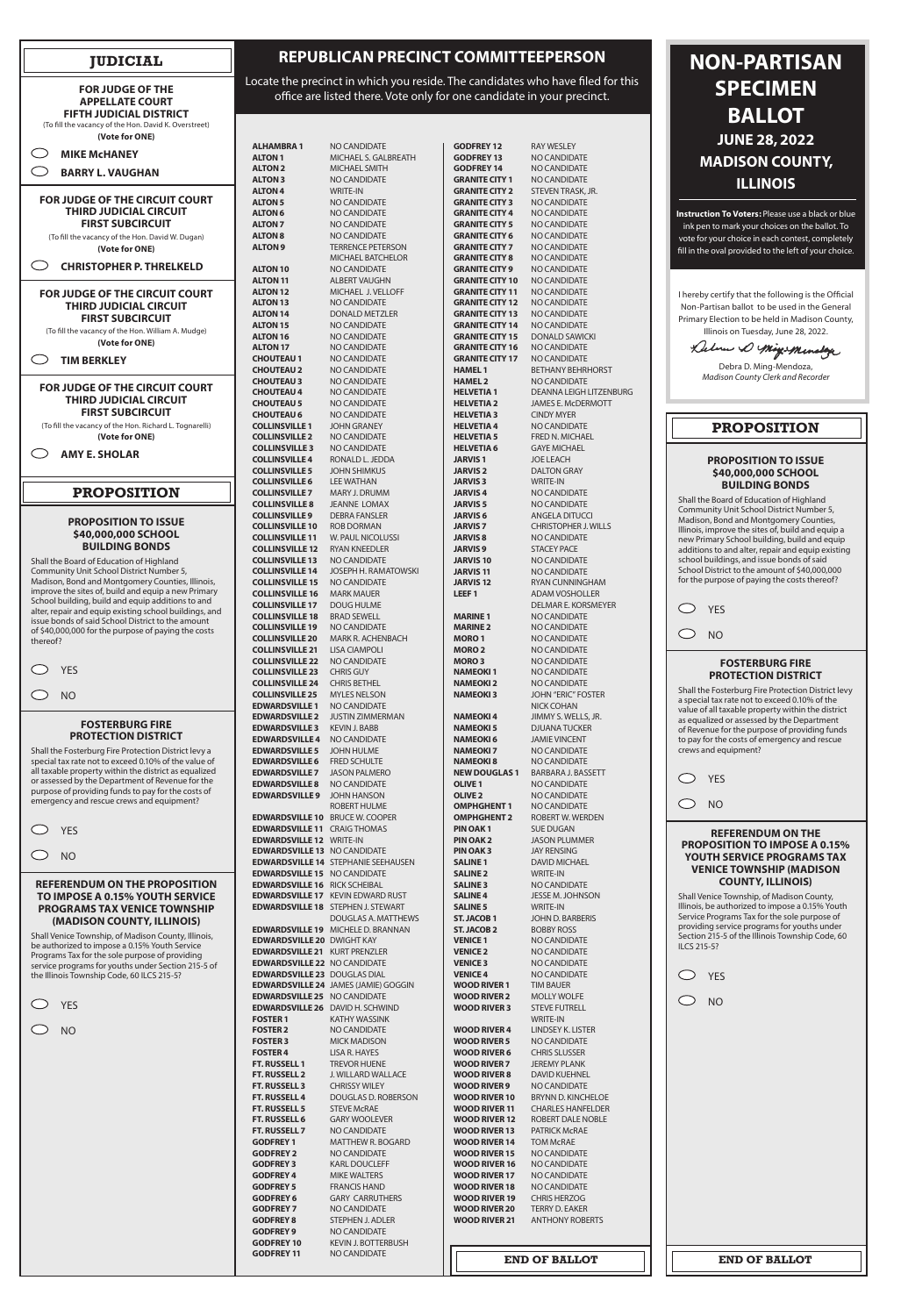

# **2022 POLLING PLACES Exercise 1818 June 28, 2022**

المنافذ

| Alhambra 1                                       | Alhambra Township Park Dance Hall . 610 W Main . Alhambra                |             |                        | Edwardsville 9 Edwardsville Public Library . 112 S Kansas . Edwa          |
|--------------------------------------------------|--------------------------------------------------------------------------|-------------|------------------------|---------------------------------------------------------------------------|
| <b>Alton 1</b>                                   | Alton City Hall • 101 E 3rd • Alton                                      | ⋇⋄          |                        | Edwardsville 10 Calvary Baptist Church . 2249 S State Route 157.          |
| <b>Alton 2</b>                                   | City of Alton Public Works . 2 Emma Kaus Ln . Alton                      |             |                        | Edwardsville 11 St. Cecilia Church Hall · 155 N Main St · Glen Carb       |
| <b>Alton 3</b>                                   | RiverBender.com · 200 W 3rd St · Alton                                   | $\ast$      |                        | Edwardsville 12 SIU Morris University Center · 60 Hairpin Dr · Edw        |
| <b>Alton 4</b>                                   | Oakwood Recreation Ctr - Housing Authority · 849 Oakwood · Alton         |             |                        | Edwardsville 13 First Christian Church · 310 S Main St · Edwardsvi        |
| ❖ Alton 5                                        | The Church of the Living God . 101 W Elm St . Alton                      |             |                        | Edwardsville 14 NO Nelson Campus · 600 Troy Rd · Edwardsville             |
| * ❖ Alton 6                                      | Messiah Lutheran Church • 920 Milton Rd • Alton                          | $*$         |                        | Edwardsville 15 NO Nelson Campus · 600 Troy Rd · Edwardsville             |
| ⋇<br><b>Alton 7</b>                              | Alton Housing Authority . 3116 Acorn St . Alton                          |             |                        | Edwardsville 16 St. Mary's School . 1802 Madison Ave . Edwardsvi          |
| * ❖ Alton 8                                      | Calvary Baptist Church • 1422 Washington • Alton                         |             |                        | Edwardsville 17 Gateway Family Church · 97 Oaklawn · Glen Carl            |
| * ❖ Alton 9                                      | Brown Street Baptist Church • 3125 Brown St • Alton                      | * ∻         |                        | <b>Edwardsville 18</b> St. Paul's United Church of Christ • 3277 Bluff Rd |
| * ❖ Alton 10                                     | Messiah Lutheran Church · 920 Milton Rd · Alton                          | ❖           |                        | Edwardsville 19 Metro Community Church · 3551 Ridgeview Rd · I            |
| * ❖ Alton 11                                     | The Bridge • 504 E 12th Street • Alton                                   |             |                        | Edwardsville 20 Calvary Baptist Church · 2249 S State Route 157 ·         |
| * ❖ Alton 12                                     | The Bridge · 504 E 12th Street · Alton                                   | * *         |                        | Edwardsville 21 Leclaire Christian Church · 1914 Esic Dr · Edwards        |
| * ❖ Alton 13                                     | The Bridge · 504 E 12th Street · Alton                                   | ⋇           |                        | Edwardsville 22 Glen Carbon Fire Hall · 199 S Main · Glen Carbon          |
| $\ast$<br><b>Alton 14</b>                        | Senior Service Plus . 2603 N Rodgers Ave . Alton                         | ❖           |                        | Edwardsville 23 St. Cecilia Church Hall · 155 N Main St · Glen Carb       |
| $\ast$<br>Alton 15                               | Senior Service Plus • 2603 N Rodgers Ave • Alton                         |             |                        | Edwardsville 24 Leclaire Christian Church · 1914 Esic Dr · Edward         |
| ❖ Alton 16                                       | Messiah Lutheran Church · 920 Milton Rd · Alton                          | ❖           |                        | Edwardsville 25 St. Cecilia Church Hall . 155 N Main St . Glen Carb       |
| ∗<br>Alton 17                                    | Scott Bibb Center . 1004 E 5th St . Alton                                |             |                        | Edwardsville 26 Calvary Baptist Church · 2249 S State Route 157 ·         |
| <b>Chouteau 1</b>                                | Operating Engineers Union Hall · 520 Engineer Rd · Granite City          |             | Foster 1               | Town Hall . 2919 Main . Alton                                             |
| <b>Chouteau 2</b>                                | South Roxana Dad's Club . 417 Roxana Ave . South Roxana                  |             | ❖ Foster 2             | Community Christian Church . 2345 Union Schoo                             |
| <b>Chouteau 3</b>                                | Hartford Village Hall · 140 W Hawthorne · Hartford                       |             | <b>Foster 3</b>        | Town Hall . 2919 Main . Alton                                             |
| <b>Chouteau 4</b>                                | Chouteau Township Office · 906 Thorngate · Granite City                  | ※           | Foster 4               | Abundant Life Church • 3986 Humbert Rd • Alton                            |
| <b>Chouteau 5</b>                                | Operating Engineers Union Hall • 520 Engineer Rd • Granite City          |             | Ft. Russell 1          | Fox Creek Golf Country Club . 6555 Fox Creek Dr .                         |
| Chouteau 6                                       | Chouteau Township Office · 906 Thorngate · Granite City                  |             | Ft. Russell 2          | Bethalto Community Senior Citizen Center · 100 l                          |
| <b>Collinsville 1</b>                            | Collinsville Township Sr Citizens Ctr · 420 E Main St · Collinsville     |             | <b>Ft. Russell 3</b>   | Meadowbrook Fire Dept . 101 Sunset St . Bethalto                          |
| <b>Collinsville 2</b>                            | Collinsville Township Sr Citizens Ctr · 420 E Main St · Collinsville     |             | Ft. Russell 4          | Bethalto Community Senior Citizen Center · 100 l                          |
| ❖ Collinsville 3                                 | SS. Peter & Paul · 300 N Morrison Ave · Collinsville                     |             | Ft. Russell 5          | Holiday Shores Fire Dist . 93 W Holiday Dam Rd .                          |
| ❖ Collinsville 4                                 | St. John Evangelical United Church of Christ · 307 W Clay · Collinsville |             | <b>Ft. Russell 6</b>   | Ft. Russell Township Hall · 5456 Buchta Rd · Betho                        |
| ❖ Collinsville 5                                 | First Baptist Church · 723 St Louis Rd · Collinsville                    | $*$         | <b>Ft. Russell 7</b>   | Holiday Shores Fire Dist . 93 W Holiday Dam Rd .                          |
| <b>Collinsville 6</b>                            | Collinsville Memorial Public Library · 408 W Main · Collinsville         |             | <b>Godfrey 1</b>       | Godfrey Knights of Columbus · 1713 Stamper Ln ·                           |
| ❖ Collinsville 7                                 | Good Shepherd Lutheran Church • 1300 Belt Line Rd • Collinsville         |             | <b>Godfrey 2</b>       | Godfrey Knights of Columbus · 1713 Stamper Ln ·                           |
| ❖ Collinsville 8                                 | First United Presbyterian Church • 201 E Church • Collinsville           | ❖           | <b>Godfrey 3</b>       | Resurrection Lutheran Church • 1211 W Homer Ac                            |
| <b>Collinsville 9</b><br>$\ast$                  | Maryville Community Center · 500 E Division · Maryville                  | ❖           | <b>Godfrey 4</b>       | Church of the Nazarene · 1800 W Delmar · Godfra                           |
| ❖ Collinsville 10                                | Bluffview Baptist Church . 2052 N Bluff Rd . Collinsville                |             | <b>Godfrey 5</b>       | Godfrey Knights of Columbus • 1713 Stamper Ln •                           |
| ❖ Collinsville 11                                | Pleasant Ridge Baptist Church · 195 W Country Ln · Collinsville          | ❖           | <b>Godfrey 6</b>       | Resurrection Lutheran Church . 1211 W Homer Ad                            |
| * ◆ Collinsville 12                              | St. Luke's United Methodist Church . 6325 W Main St . Maryville          | ❖           | <b>Godfrey 7</b>       | Resurrection Lutheran Church • 1211 W Homer Ac                            |
| <b>Collinsville 13</b>                           | Local 309, IBEW Hall · 2000 Mall St · Collinsville                       |             | <b>Godfrey 8</b>       | Godfrey Knights of Columbus · 1713 Stamper Ln ·                           |
| ❖ Collinsville 14                                | Meadow Heights Baptist Church • 1498 Vandalia • Collinsville             | ÷.          | Godfrey 9              | Christway Church • 1200 Airport Rd • Godfrey                              |
| ❖ Collinsville 15                                | Pleasant Ridge Baptist Church . 195 W Country Ln . Collinsville          |             | Godfrey 10             | Godfrey Town Hall . 6810 Godfrey Rd . Godfrey                             |
| ❖ Collinsville 16                                | Meadow Heights Baptist Church • 1498 Vandalia • Collinsville             | ❖           | Godfrey 11             | Christway Church · 1200 Airport Rd · Godfrey                              |
| * ◆ Collinsville 17                              | Copper Creek Christian Church · 2184 Vadalabene Dr · Maryville           | ❖           | <b>Godfrey 12</b>      | Christway Church . 1200 Airport Rd . Godfrey                              |
| <b>Collinsville 18</b><br>⋇                      | Maryville Community Center · 500 E Division · Maryville                  |             | Godfrey 13             | Abundant Life Church • 3986 Humbert Rd • Alton                            |
| * ◆ Collinsville 19                              | St. Luke's United Methodist Church . 6325 W Main . Maryville             | ❖           | Godfrey 14             | Church of the Nazarene · 1800 W Delmar · Godfra                           |
| * ◆ Collinsville 20                              | New Rivers Assembly of God . 2620 North Center . Maryville               |             | <b>Granite City 1</b>  | Granite City Township Bldg · 2060 Delmar · Gran.                          |
| <b><del><sup>*</sup> ◆ Collinsville 21</del></b> | Living the Word Church . 17 Gateway Dr . Collinsville                    | * *         | <b>Granite City 2</b>  | Johnson Road General Baptist Church · 2033 Joh                            |
| ❖ Collinsville 22                                | St. John Evangelical United Church of Christ · 307 W Clay · Collinsville | ⋇∻          | <b>Granite City 3</b>  | City Temple Assembly of God . 4751 Maryville Rd                           |
| ❖ Collinsville 23                                | Bluffview Baptist Church . 2052 N Bluff Rd . Collinsville                | * *         | <b>Granite City 4</b>  | Unity Baptist Church . 2500 St. Clair Ave . Granite                       |
| ❖ Collinsville 24                                | Copper Creek Christian Church · 2184 Vadalabene Dr · Maryville           | ⋇           | <b>Granite City 5</b>  | Harold Brown Recreation Center • 2165 Amos • G                            |
| $\ast$<br><b>Collinsville 25</b>                 | Local 309, IBEW Hall . 2000 Mall St . Collinsville                       | * *         | <b>Granite City 6</b>  | R-Church · 3375 Fehling Rd · Granite City                                 |
| <b>Edwardsville 1</b>                            | Mannie Jackson Center for Humanities • 1210 N Main St • Edwardsville     |             | <b>Granite City 7</b>  | Granite City Township Bldg · 2060 Delmar · Gran.                          |
| <b>Edwardsville 2</b>                            | Mannie Jackson Center for Humanities • 1210 N Main St • Edwardsville     | ❖           | <b>Granite City 8</b>  | Second Baptist Church . 2100 Illinois Ave . Granite                       |
| * ❖ Edwardsville 3                               | Trinity Lutheran Church . 600 Water St . Edwardsville                    | * *         | <b>Granite City 9</b>  | City Temple Assembly of God . 4751 Maryville Rd                           |
| <b>Edwardsville 4</b>                            | N O Nelson Campus · 600 Troy Rd · Edwardsville                           | $\ast$      | <b>Granite City 10</b> | Anchorage Homes · 2909 Edwards · Granite City                             |
| * ◆ Edwardsville 5                               | First Christian Church · 310 S Main St · Edwardsville                    | ❖           | <b>Granite City 11</b> | Holy Family Community Center · 2600 Washingto                             |
| <b>Edwardsville 6</b>                            | Edwardsville Fire Station #2 · 340 Montclaire Ave · Edwardsville         | **          | <b>Granite City 12</b> | Mt. Zion General Baptist Church . 2827 Mockingb                           |
| Edwardsville 7                                   | Glen Carbon Centennial Library • 198 S Main • Glen Carbon                | $*$ $\cdot$ |                        | Granite City 13 Holy Family Community Center · 2600 Washington            |
| ❖ Edwardsville 8                                 | Leclaire Christian Church · 1914 Esic Dr · Edwardsville                  | ❖           |                        | Granite City 14 St. John United Church of Christ · 2901 Nameoki           |
|                                                  |                                                                          |             |                        |                                                                           |

|    | <b>Edwardsville 9</b> | Edwardsville Public Library • 112 S Kansas • Edwardsville                                |
|----|-----------------------|------------------------------------------------------------------------------------------|
| ❖  |                       | Edwardsville 10 Calvary Baptist Church · 2249 S State Route 157 · Edwardsville           |
| ** |                       | Edwardsville 11 St. Cecilia Church Hall · 155 N Main St · Glen Carbon                    |
|    |                       | Edwardsville 12 SIU Morris University Center · 60 Hairpin Dr · Edwardsville              |
| ❖  |                       | <b>Edwardsville 13</b> First Christian Church · 310 S Main St · Edwardsville             |
|    |                       | Edwardsville 14 NO Nelson Campus . 600 Troy Rd . Edwardsville                            |
|    |                       | Edwardsville 15 NO Nelson Campus · 600 Troy Rd · Edwardsville                            |
| ❖  |                       | Edwardsville 16 St. Mary's School · 1802 Madison Ave · Edwardsville                      |
| ❖  |                       | Edwardsville 17 Gateway Family Church · 97 Oaklawn · Glen Carbon                         |
| ❖  |                       | <b>Edwardsville 18</b> St. Paul's United Church of Christ • 3277 Bluff Rd • Edwardsville |
| ❖  |                       | Edwardsville 19 Metro Community Church · 3551 Ridgeview Rd · Edwardsville                |
| ❖  |                       | Edwardsville 20 Calvary Baptist Church . 2249 S State Route 157 . Edwardsville           |
| ❖  |                       | <b>Edwardsville 21</b> Leclaire Christian Church • 1914 Esic Dr • Edwardsville           |
|    |                       | <b>Edwardsville 22</b> Glen Carbon Fire Hall $\cdot$ 199 S Main $\cdot$ Glen Carbon      |
| ❖  |                       | <b>Edwardsville 23</b> St. Cecilia Church Hall • 155 N Main St • Glen Carbon             |
| ❖  |                       | <b>Edwardsville 24</b> Leclaire Christian Church • 1914 Esic Dr • Edwardsville           |
| ❖  |                       | <b>Edwardsville 25</b> St. Cecilia Church Hall • 155 N Main St • Glen Carbon             |
| ❖  |                       | Edwardsville 26 Calvary Baptist Church . 2249 S State Route 157 . Edwardsville           |
|    | <b>Foster 1</b>       | Town Hall • 2919 Main • Alton                                                            |
| ❖  | Foster <sub>2</sub>   | Community Christian Church • 2345 Union School Rd • Alton                                |
|    | <b>Foster 3</b>       | Town Hall • 2919 Main • Alton                                                            |
| ❖  | Foster 4              | Abundant Life Church • 3986 Humbert Rd • Alton                                           |
|    | <b>Ft. Russell 1</b>  | Fox Creek Golf Country Club . 6555 Fox Creek Dr . Edwardsville                           |
|    | <b>Ft. Russell 2</b>  | Bethalto Community Senior Citizen Center • 100 E Central • Bethalto                      |
|    | <b>Ft. Russell 3</b>  | Meadowbrook Fire Dept • 101 Sunset St • Bethalto                                         |
|    | <b>Ft. Russell 4</b>  | Bethalto Community Senior Citizen Center • 100 E Central • Bethalto                      |
|    | <b>Ft. Russell 5</b>  | Holiday Shores Fire Dist . 93 W Holiday Dam Rd . Edwardsville                            |
|    | <b>Ft. Russell 6</b>  | Ft. Russell Township Hall · 5456 Buchta Rd · Bethalto                                    |
|    | Ft. Russell 7         | Holiday Shores Fire Dist · 93 W Holiday Dam Rd · Edwardsville                            |
|    | <b>Godfrey 1</b>      | Godfrey Knights of Columbus • 1713 Stamper Ln • Godfrey                                  |
|    | <b>Godfrey 2</b>      | Godfrey Knights of Columbus · 1713 Stamper Ln · Godfrey                                  |
| ❖  | Godfrey 3             | Resurrection Lutheran Church • 1211 W Homer Adams Pkwy • Godfrey                         |
| ❖  | Godfrey 4             | Church of the Nazarene · 1800 W Delmar · Godfrey                                         |
|    | Godfrey 5             | Godfrey Knights of Columbus · 1713 Stamper Ln · Godfrey                                  |
| ❖  | Godfrey 6             | Resurrection Lutheran Church . 1211 W Homer Adams Pkwy . Godfrey                         |
| ❖  | Godfrey 7             | Resurrection Lutheran Church • 1211 W Homer Adams Pkwy • Godfrey                         |
|    | <b>Godfrey 8</b>      | Godfrey Knights of Columbus · 1713 Stamper Ln · Godfrey                                  |
| ❖  | Godfrey 9             | Christway Church • 1200 Airport Rd • Godfrey                                             |
|    | Godfrey 10            | Godfrey Town Hall . 6810 Godfrey Rd . Godfrey                                            |
| ❖  | Godfrey 11            | Christway Church • 1200 Airport Rd • Godfrey                                             |
| ❖  | <b>Godfrey 12</b>     | Christway Church · 1200 Airport Rd · Godfrey                                             |

| ❖   | <b>Godfrey 14</b>      | Church of the Nazarene • 1800 W Delmar • Godfrey                     |
|-----|------------------------|----------------------------------------------------------------------|
|     | <b>Granite City 1</b>  | Granite City Township Bldg . 2060 Delmar . Granite City              |
| * * | <b>Granite City 2</b>  | Johnson Road General Baptist Church • 2033 Johnson Rd • Granite City |
| * * | <b>Granite City 3</b>  | City Temple Assembly of God • 4751 Maryville Rd • Granite City       |
| * * | <b>Granite City 4</b>  | Unity Baptist Church . 2500 St. Clair Ave . Granite City             |
| ⋇   | <b>Granite City 5</b>  | Harold Brown Recreation Center • 2165 Amos • Granite City            |
| * * | <b>Granite City 6</b>  | $R$ -Church • 3375 Fehling Rd • Granite City                         |
|     | <b>Granite City 7</b>  | Granite City Township Bldg . 2060 Delmar . Granite City              |
| 榛   | <b>Granite City 8</b>  | Second Baptist Church • 2100 Illinois Ave • Granite City             |
| * * | <b>Granite City 9</b>  | City Temple Assembly of God • 4751 Maryville Rd • Granite City       |
| $*$ | <b>Granite City 10</b> | Anchorage Homes · 2909 Edwards · Granite City                        |
| ❖   | <b>Granite City 11</b> | Holy Family Community Center • 2600 Washington Ave • Granite City    |
| * * | <b>Granite City 12</b> | Mt. Zion General Baptist Church • 2827 Mockingbird Ln • Granite City |
| * * | <b>Granite City 13</b> | Holy Family Community Center • 2600 Washington Ave • Granite City    |
| ❖   | <b>Granite City 14</b> | St. John United Church of Christ • 2901 Nameoki Rd • Granite City    |

### **Election Day Polling Location •** C*ounty Administration Building • 157 N. Main St. • Edwardsville • April 6 • 6 AM - 7 PM In the event a precinct is unable to open, and to offer relief to precincts with long lines, voters can cast their ballot at this Emergency Election Day Polling Location.*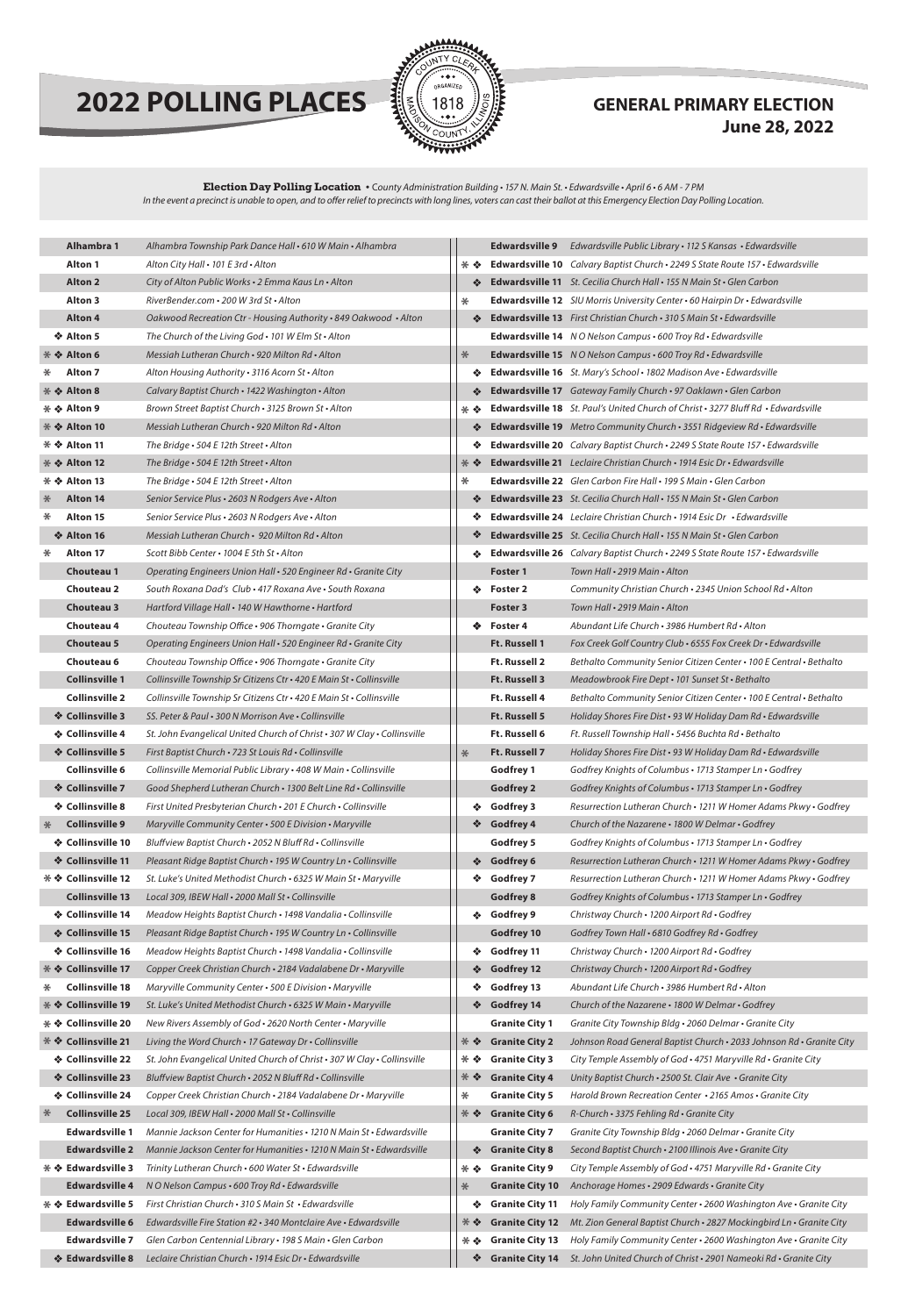# **2022 POLLING PLACES**  $\frac{2022}{3618}$  **GENERAL PRIMARY ELECTION**



# **June 28, 2022**

|        | <b>Granite City 15</b>                                            | Granite City Township Bldg . 2060 Delmar . Granite City        |        | Olive 2              | Williamson Village Hall · 1201 Williamson Ave · Staunton            |
|--------|-------------------------------------------------------------------|----------------------------------------------------------------|--------|----------------------|---------------------------------------------------------------------|
|        | <b>Granite City 16</b>                                            | Armenian Community Center 3501 Century Dr · Granite City       |        | <b>Omphghent 1</b>   | Fire House • 127 West Wall St • Worden                              |
|        | <b><math>\frac{1}{2}</math> <math>\div</math> Granite City 17</b> | Harold Brown Recreation Center . 2165 Amos . Granite City      |        | <b>Omphghent 2</b>   | Prairietown Fireman's Hall . 8451 Washington St . Worden            |
|        | Hamel 1                                                           | Hamel Community Bldg • 10 Park Ave • Hamel                     |        | ❖ Pin Oak 1          | Metro Community Church • 3551 Ridgeview Rd • Edwardsville           |
|        | <b>Hamel 2</b>                                                    | Hamel Community Bldg • 10 Park Ave • Hamel                     |        | Pin Oak 2            | Pin Oak Township Sr Citizens Ctr · 3700 Tosovsky Ln · Edwardsville  |
|        | * ❖ Helvetia 1                                                    | 1st Baptist Church • 2709 Poplar St • Highland                 |        | Pin Oak 3            | Pin Oak Township Sr Citizens Ctr • 3700 Tosovsky Ln • Edwardsville  |
|        | * → Helvetia 2                                                    | Hope Lutheran Church · 2745 Broadway · Highland                | $*$    | Saline 1             | Highland Area Senior Center · 187 Woodcrest · Highland              |
|        | Helvetia 3                                                        | Helvetia Township Office • 817 Main St • Highland              |        | Saline 2             | Grantfork Village Hall . 203 Rock Street . Grantfork                |
|        | <b>Helvetia 4</b>                                                 | American Legion • 1130 New Trenton Rd • Highland               | $*$    | Saline 3             | Grantfork Village Hall . 203 Rock Street . Grantfork                |
|        | ❖ Helvetia 5                                                      | 1st Baptist Church • 2709 Poplar St • Highland                 |        | Saline 4             | Saline Township Office • 165 Woodcrest Dr • Highland                |
|        | ☆ Helvetia 6                                                      | Hope Lutheran Church . 2745 Broadway . Highland                | $\ast$ | <b>Saline 5</b>      | Highland Area Senior Center · 187 Woodcrest · Highland              |
|        | Jarvis 1                                                          | City of Troy Municipal Bldg • 116 E Market • Troy              |        | St. Jacob 1          | St. Jacob Activity Center • 108 N Douglas • St. Jacob               |
| $*$    | <b>Jarvis 2</b>                                                   | Tri-Township Library . 209 S Main St . Troy                    |        | St. Jacob 2          | St. Jacob Activity Center • 108 N Douglas • St. Jacob               |
| ⋇      | Jarvis <sub>3</sub>                                               | Operating Engineers Local 520 JATC · 1969 Triad Rd · St Jacob  |        | <b>Venice 1</b>      | Parks District Office · 321 Broadway · Venice                       |
|        | ❖ Jarvis 4                                                        | Bethel Baptist Church • 7775 Collinsville Rd • Troy            | $\ast$ | <b>Venice 2</b>      | Meachum Crossing (Community Room) • 928 Bob Collins • Venice        |
|        | ❖ Jarvis 5                                                        | Bethel Baptist Church • 7775 Collinsville Rd • Troy            | ⋇      | <b>Venice 3</b>      | New Madison Fire Station • 1800 3rd St • Madison                    |
|        | <b><math>\frac{1}{2}</math> ❖ Jarvis 6</b>                        | Bethel Baptist Church · 7775 Collinsville Rd · Troy            | $\ast$ | <b>Venice 4</b>      | Venice Township Building • 910 Madison • Madison                    |
|        | Jarvis <sub>7</sub>                                               | Troy American Legion Post 708 • 104 N Main St • Troy           |        | <b>Wood River 1</b>  | Rox-Arena • 2 Park Dr • Roxana                                      |
| $*$    | Jarvis <sub>8</sub>                                               | Operating Engineers Local 520 JATC • 1969 Triad Rd • St Jacob  | $\ast$ | <b>Wood River 2</b>  | Wood River City Hall • 111 N. Wood River Ave • Wood River           |
| $\ast$ | Jarvis 9                                                          | Tri-Township Library • 209 S Main St • Troy                    | ⋇      | <b>Wood River 3</b>  | St. Louis Regional Airport - Bldg 11 . 8 Terminal Dr . East Alton   |
| $\ast$ | Jarvis 10                                                         | Tri-Township Library · 209 S Main St · Troy                    |        | <b>Wood River 4</b>  | Masonic Temple . 390 E Lorena . Wood River                          |
| $\ast$ | Jarvis 11                                                         | City of Troy Municipal Bldg • 116 E Market St• Troy            | ⋇      | <b>Wood River 5</b>  | Wood River Township Hall • 33 S 9th St • East Alton                 |
| $*$    | Jarvis 12                                                         | Troy American Legion Post 708 • 104 N Main St • Troy           |        | <b>Wood River 6</b>  | Rox-Arena . 2 Park Dr . Roxana                                      |
|        | Leef 1                                                            | Leef Township Community Bldg · 12905 Niggli Rd · Highland      |        | <b>Wood River 7</b>  | South Side of Round House • 633 Wood River Ave • Wood River         |
|        | <b>Marine 1</b>                                                   | Marine Fire House • 215 S Center • Marine                      |        | <b>Wood River 8</b>  | Municipal Garage • 331 Playground Ct • East Alton                   |
|        | <b>Marine 2</b>                                                   | Marine Fire House • 215 S Center • Marine                      |        | <b>Wood River 9</b>  | East Alton Fire Station • 209 N Shamrock • East Alton               |
|        | Moro 1                                                            | Community Building .8606 Bohlen . Dorsey                       |        | ❖ Wood River 10      | First United Methodist • 1001 3rd St • East Alton                   |
|        | Moro 2                                                            | Moro Township Building · 7485 N State Route 159 · Moro         |        | <b>Wood River 11</b> | Keasler Recreation Complex · 615 3rd St · East Alton                |
|        | Moro 3                                                            | Holiday Shores Clubhouse · 1 Holiday Point Pkwy · Edwardsville |        | <b>Wood River 12</b> | Brushy Grove Fire Station . 312 Linton St . Wood River              |
|        | Nameoki 1                                                         | Long Lake Fire Department . 4113 Pontoon Rd . Granite City     | $\ast$ | <b>Wood River 13</b> | Rosewood Heights Fire Station • 45 E Airline • East Alton           |
|        | Nameoki 2                                                         | New Madison Fire Station • 1800 3rd St • Madison               | ⋇      | <b>Wood River 14</b> | Bethalto Village Hall-Community Room · 213 N Prairie St · Bethalto  |
|        | ❖ Nameoki 3                                                       | City Temple Assembly of God • 4751 Maryville Rd • Granite City |        | * ❖ Wood River 15    | Bethel Pentecostal Church • 480 E Airline • East Alton              |
|        | Nameoki 4                                                         | State Park Fire Dept · 3218 Arlington Ave · Collinsville       |        | <b>Wood River 16</b> | Bethalto Community Senior Citizen Center · 100 E Central · Bethalto |
|        | ❖ Nameoki 5                                                       | City Temple Assembly of God · 4751 Maryville Rd · Granite City | $\ast$ | <b>Wood River 17</b> | Cottage Hills Fire House . 26 Lenora St . Cottage Hills             |
|        | Nameoki 6                                                         | Long Lake Fire Department . 4113 Pontoon Rd . Granite City     |        | <b>Wood River 18</b> | Bethalto Museum • 124 W Main St • Bethalto                          |
|        | Nameoki 7                                                         | Nameoki Township Hall . 4250 State Route 162 . Granite City    | $\ast$ | <b>Wood River 19</b> | Cottage Hills Fire House . 26 Lenora St . Cottage Hills             |
|        | Nameoki 8                                                         | Long Lake Fire Department . 4113 Pontoon Rd . Granite City     | $\ast$ | <b>Wood River 20</b> | Bethalto Village Hall-Community Room · 213 N Prairie St · Bethalto  |
|        | <b>New Douglas 1</b>                                              | New Douglas Fire House • New Douglas                           |        | <b>Wood River 21</b> | North Side of Round House · 633 Wood River Ave · Wood River         |
|        | Olive 1                                                           | Fire House . 422 Nicholls St . Livingston                      |        |                      |                                                                     |





**Vote by mail by filling out an online application at www.MadisonVotes.com**

**Early Voting begins May 19 and runs through June 27.**



**Vote Election Day June 28, 2022 at your designated polling place.**

# **CET TO KNOW YOUR BALLOT** You can view and print out your Specimen

### **Election Day Polling Location •** C*ounty Administration Building • 157 N. Main St. • Edwardsville • April 6 • 6 AM - 7 PM In the event a precinct is unable to open, and to offer relief to precincts with long lines, voters can cast their ballot at this Emergency Election Day Polling Location.*